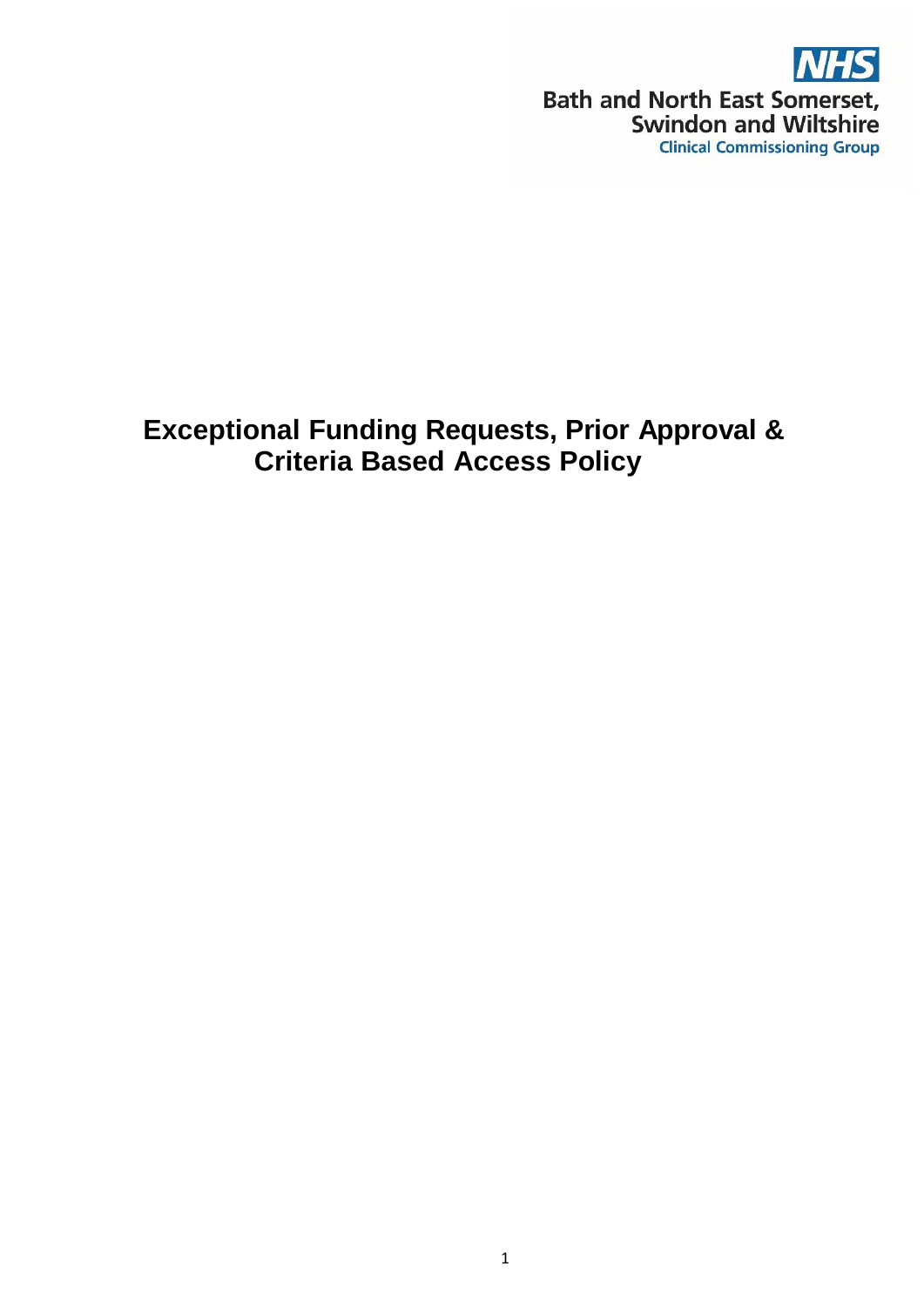## **DOCUMENT CONTROL SHEET**

## **Document Owner:**

Head of Medicines Management, Exceptions and Prior Approvals

## **Document Author(s):**

Head of Medicines Optimisation, Exceptions and Prior Approvals

| <b>Version:</b>                                                    | 1.2                                                                                      |
|--------------------------------------------------------------------|------------------------------------------------------------------------------------------|
| Directorate:                                                       | <b>Quality &amp; Clinical Governance</b>                                                 |
| <b>Approved By:</b><br>Date of Approval:<br><b>Date of Review:</b> | <b>BSW Quality, and Performance Assurance Committee</b><br><b>March 2020</b><br>+2 years |
| Document Date:                                                     | July 2020 - minor updates                                                                |

2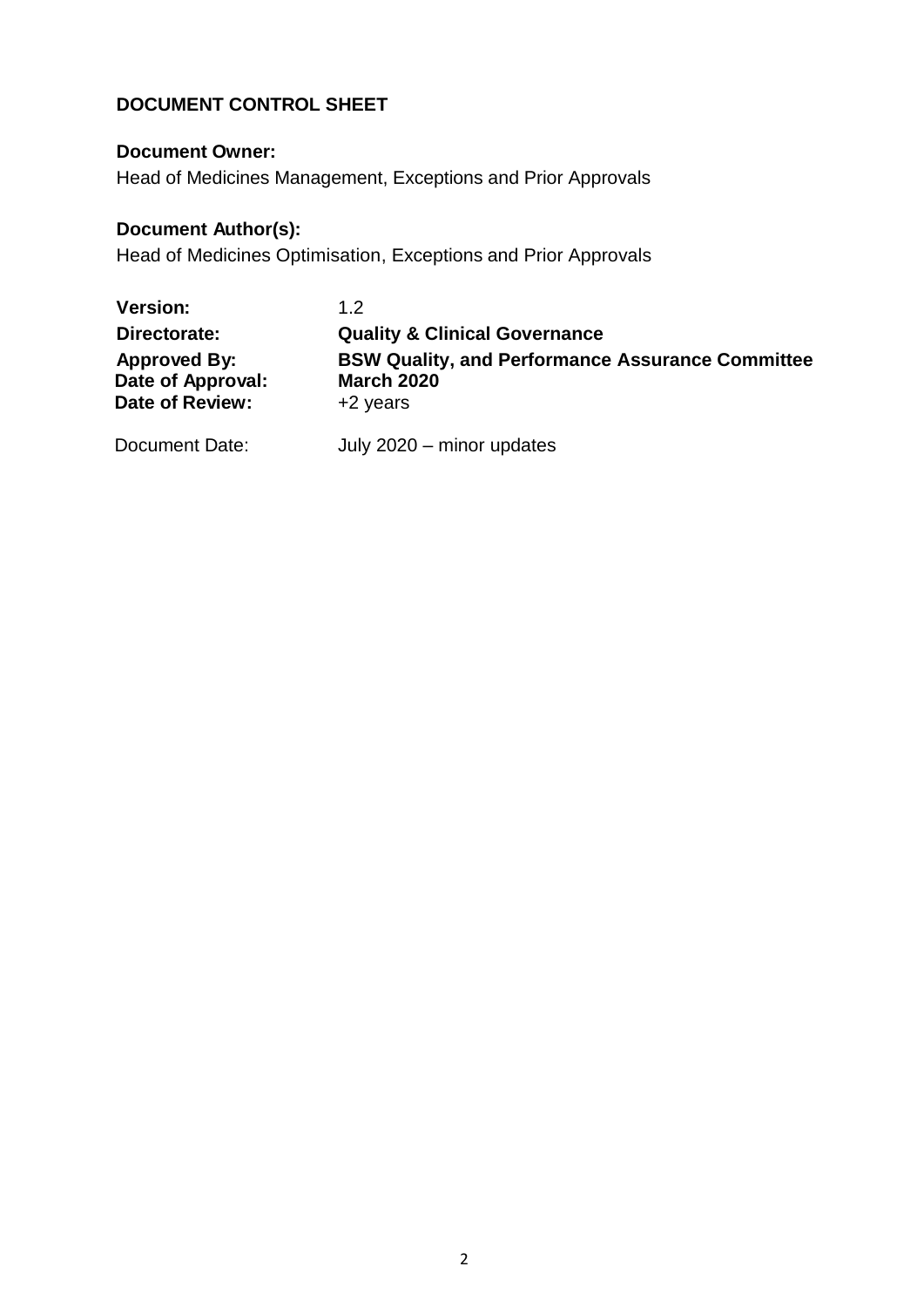# **Implementation Plan:**

| <b>Development and</b><br><b>Consultation</b> | <b>BSW Medical Director</b><br><b>BSW Director of Nursing &amp; Quality</b><br><b>Consultant Public health</b>                                                                                                                                                                                                                                                                                                                                                                                                                                             |  |  |  |  |
|-----------------------------------------------|------------------------------------------------------------------------------------------------------------------------------------------------------------------------------------------------------------------------------------------------------------------------------------------------------------------------------------------------------------------------------------------------------------------------------------------------------------------------------------------------------------------------------------------------------------|--|--|--|--|
| <b>Dissemination</b>                          | The policy is available to all CCG staff, independent<br>contractors and members of the public via the main CCG<br>website and CCG clinical policies website. Information about<br>the policy is provided by email notification to GP Practices<br>and secondary care commissioners and is also available as<br>documentation associated with the main provider contracts.                                                                                                                                                                                 |  |  |  |  |
| <b>Training</b>                               | In-house training provided to all members of the team                                                                                                                                                                                                                                                                                                                                                                                                                                                                                                      |  |  |  |  |
| <b>Monitoring</b>                             | Key data to be reported twice yearly to executive<br>team. Internal and external audit.                                                                                                                                                                                                                                                                                                                                                                                                                                                                    |  |  |  |  |
| <b>Review</b>                                 | Six monthly as part of twice yearly. Rolling programme<br>of review every 2 years.                                                                                                                                                                                                                                                                                                                                                                                                                                                                         |  |  |  |  |
| <b>Equality, Diversity &amp;</b><br>Privacy   | Equality Impact Assessment - Privacy Impact<br>Assessment                                                                                                                                                                                                                                                                                                                                                                                                                                                                                                  |  |  |  |  |
| <b>Associated</b><br><b>Documents</b>         | The Exceptional Funding Request form<br>Standard Operating Procedure - Exceptional Funding Request<br><b>Standard Operating Procedure - Prior Approvals</b><br>Terms Of Reference - Exceptional Funding Request Appeal<br>End of year report                                                                                                                                                                                                                                                                                                               |  |  |  |  |
| <b>Documents</b><br><b>Informing Paper</b>    | NHS Constitution 2012<br>NHS Commissioning Board (2013) Commissioning<br>Policy (ref:NHSCB/CP/06) Experimental and<br>unproven treatments.<br>NHS Commissioning Board (2013) Interim<br>Commissioning Policy(ref:NHSCB/cp/03):<br><b>IExceptional Funding Requests</b><br>Soest, Tilmann M. von; Kvalem, I. Lundin; W<br>٠<br>ichstrøm, L. (2012) Predictors of cosmetic surgery<br>and its effects on psychological factors and mental<br>health: a population-based follow-up study among<br>Norwegian females. Psychological Medicine,<br>42(3):617-626 |  |  |  |  |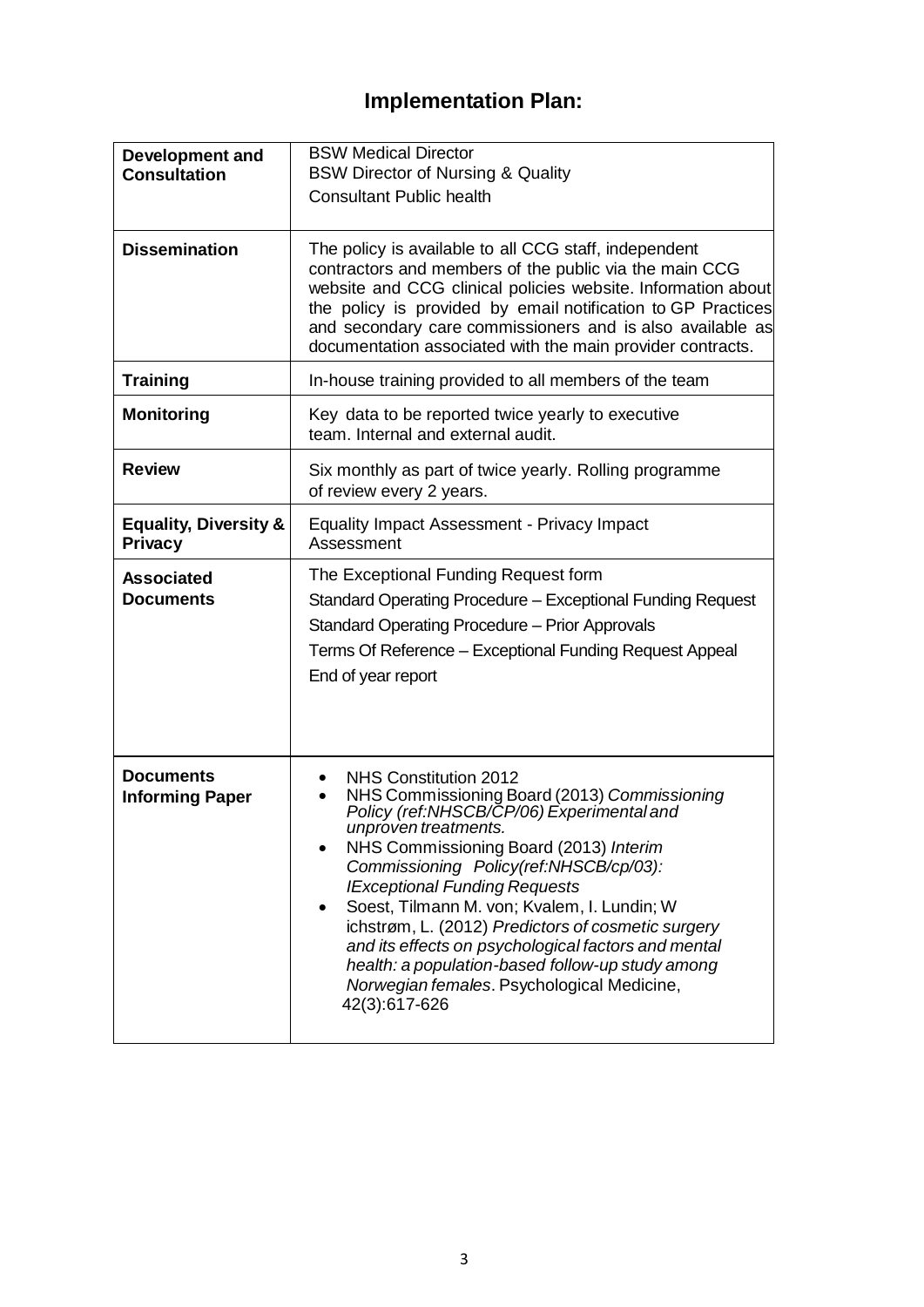## **Table of Contents**

| <b>Section No.</b> | <b>Section Name</b>                                      | Page No. |
|--------------------|----------------------------------------------------------|----------|
| 1.0                | Introduction                                             |          |
| $\overline{2.0}$   | <b>Equality and Health inequalities</b>                  |          |
| 3.0                | <b>NICE</b>                                              |          |
| $\overline{4.0}$   | Purpose                                                  |          |
| $\frac{5.0}{6.0}$  | <b>Definitions</b>                                       |          |
|                    | Scope                                                    |          |
| 7.0                | Roles & Responsibilities                                 |          |
| 8.0                | Processes                                                |          |
| 9.0                | <b>Experimental Treatments including clinical trials</b> |          |
| 10.0               | <b>Urgent Treatment Decisions</b>                        |          |
| 11.0               | <b>Drug Requests</b>                                     |          |
| 12.0               | <b>CBA Process</b>                                       |          |
| 13.0               | <b>Prior Approvals Process</b>                           |          |
| 14.0               | <b>Exceptional Funding Process</b>                       |          |
| 15.0               | Photographic Evidence                                    |          |
| 16.0               | EFR Committee - Monthly panel                            |          |
| 17.00              | <b>Reconsideration Process</b>                           |          |
| 18.0               | Appeals process                                          |          |
| 19.0               | Complaints                                               |          |
| Appendix 1         | <b>Exceptional Funding Committee</b>                     |          |
|                    | <b>Terms of Reference</b>                                |          |
| <b>Appendix 2</b>  | <b>EFR Application form</b>                              |          |
| <b>Appendix 3</b>  | <b>EFR Appeal Panel: Terms of Reference</b>              |          |
| Appendix 4         | Change of responsible Commissioner                       |          |
| <b>Appendix 5</b>  | <b>BSWSOP</b> - Prior Approval Process                   |          |
| Appendix 6         | <b>BSWSOP - EFR Process (Exceptions)</b>                 |          |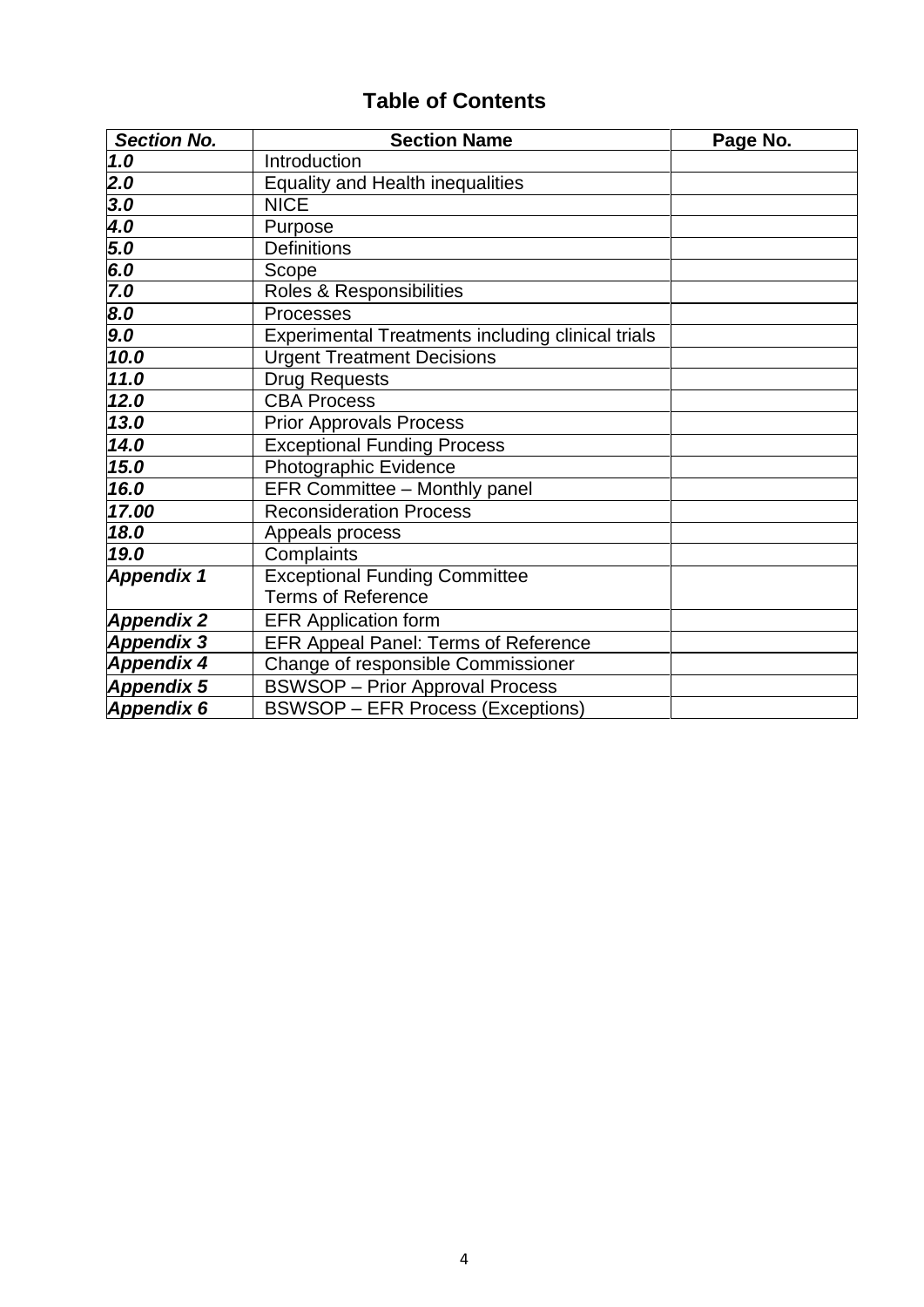### **1.0 Introduction**

- **1.1** Following the merge of BaNES, Swindon and Wiltshire Clinical Commissioning Groups into one CCG (BSW CCG) which officially took place at the beginning of this financial year April 2020/2021, this policy attempts to define the collective responsibilities of BSW CCG and the activities of the Exceptional Funding Request (EFR) and Prior Approval (PA) teams. Initially, there may be a slight variance in terms of process between the three CCG's. However, we are actively working towards creating a single EFR & PA approach across the new CCG.
- **1.2** Clinical Commissioning Groups (CCGs) commission local NHS health services, excluding primary care services and NHS England. NHS England commissions highly specialised health services and core General Practitioner services, both organisations use national and local policies to prioritise treatments based on available resources and competing demands. This policy relates solely to services commissioned by (BSW CCG). Local policies are available on our website. bswccg.nhs.uk
- **1.3** The NHS exists to serve the needs of all of its patients but it also has a statutory duty to financially break even. The BSW CCG has a responsibility to provide health benefits for the whole of its population, whilst commissioning appropriate care to meet the clinical needs of each individual patient.
- **1.4** There will always need to be a process for considering NHS funding for a patient based on either individual clinical circumstances or exceptional clinical circumstances. The BSW CCG has an Exceptional funding request team to perform this function. Clinicians are entitled to make a request to the CCG for treatment to be funded on the grounds of individuality where a patient requires healthcare which falls outside of the range of services and treatments the CCG has agreed to commission. The EFR team also considers requests to fund patients with more common conditions for which the CCG has commissioned care pathways with access to treatment via threshold criteria, these are commonly known as Prior Approvals (PA).
- **1.5** The NHS Constitution (March 2012) informs patients they have the right to expect local decisions on funding of drug and non-drug treatments to be made rationally following appropriate consideration of the evidence. It states: "If the local NHS decides not to fund a drug or treatment you and your doctor feel would be right for you, they will explain that decision to you."
- **1.6** In order to ensure that good quality services are available to those patients with the greatest need, it is necessary to restrict the funding of procedures which have limited or no clinical benefit. These procedures may also be referred to as low priority treatments. Therefore, BSW CCG; has Prior Approval systems in place which ensure that certain elective procedures are subject to threshold criteria. This will mean that some procedures will only be available for patients who meet a defined set of criteria. bswccg.nhs.uk
- **1.7** The prior approvals process is in place to assess applications for such procedures against set threshold criteria. This ensures optimal clinical effectiveness and an appropriate clinical pathway for the patient.
- **1.8** BSW CCG will not make payments retrospectively. Funding must be sought prior to treatment provision; any treatments without prior funding will not be funded by (BSW CCG)

#### **2.0 Equality and Health Inequalities**

**2.1** Promoting equality and addressing health inequalities are at the heart of NHS values.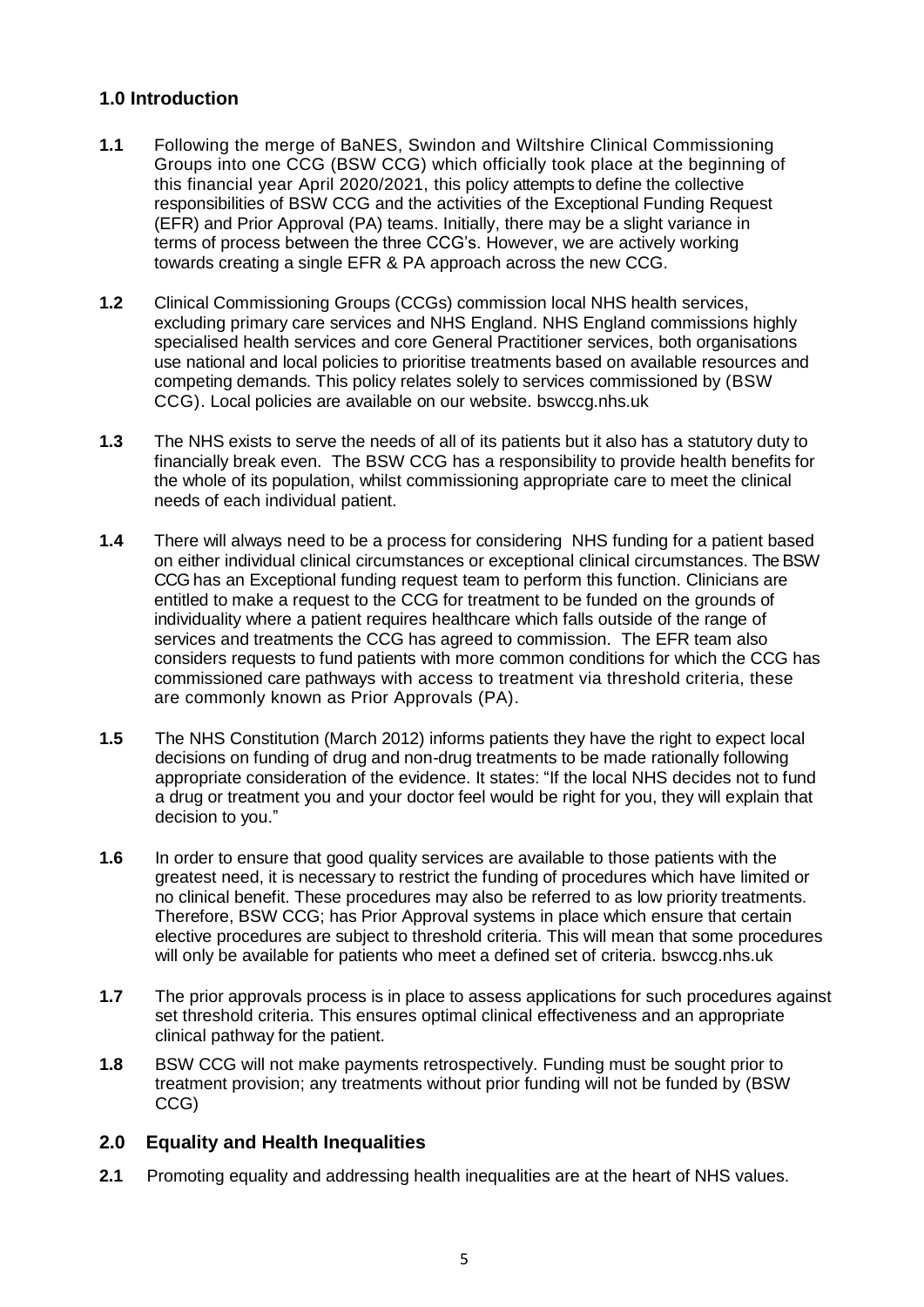The CCG aims to design and implement services, policies and measures that meet the diverse needs of our service, population and workforce, ensuring that none are placed at a disadvantage over others. It takes into account the Human Rights Act 1998 and promotes equal opportunities for all. This policy has been assessed to ensure that no-one receives less favorable treatment on grounds of their gender, sexual orientation, marital status, race, religion, age, ethnic origin, nationality or disability.

## **3.0 The National Institute for Health and Clinical Excellence (NICE)**

NICE is an independent organization responsible for producing evidence based guidance and advice for health, public health and social care practitioners. They develop quality standards and performance metrics for those providing and commissioning health, public health and social care services. NICE also provide a range of information services for commissioners, practitioners and managers across the spectrum of health and social care.

### **4.0 Purpose**

- **4.1** Requests for non-commissioned care usually come under Exceptional Funding Requests and this policy is designed to provide assurance that the CCG process is compatible with the requirements referred to in the NHS Constitution.
- 4.2 This policy will ensure a clear and transparent process is in place for decision making and provide reassurance to patients and clinicians that decisions are made in a:
	- Fair
	- Open
	- **Equitable**
	- Consistent manner
- 4.3 Clinical policies are subject to change at any time. New patient cases will be assessed against current policy without exception. Those patients who may have been assessed against a historical policy but declined or deferred the supported treatment, procedure or management plan at that time, will be assessed against the new policy on re-application.

#### **5.0 Definitions**

5.1 Criteria Based Access (CBA)

CBA applies to treatments that are considered appropriate for patients in certain circumstances provided that specific pre-determined and evidence based access criteria have been met. Unlike PA procedures, for CBA procedures a reviewing clinician should demonstrate that a patient meets CBA criteria, the patient can then proceed for treatment without any requirement for BSW CCG funding to be secured. Secondary care providers must ensure that the patient meets criteria and must evidence this within the patient's medical records for future audit purposes.

5.2 Prior Approval (PA) - Is a process in which clinicians demonstrate how a patient meets a set of threshold criteria prior to referring to secondary care for treatment. If a patient has already been seen by a Secondary care consultant and a restricted procedure is necessary then prior to listing a patient for treatment they must ensure funding approval is in place.

Prior Approval means that a General Practitioner and/or provider must seek the agreement of the responsible commissioner to fund a treatment for an individual for an intervention before that treatment is carried out. Policies to this effect may be found at: bswccg.nhs.uk

The Prior Approval process then compares requests for elective procedures against a set of threshold criteria. On occasion an individual patient may fall outside of the PA threshold criteria, clinicians may appeal by demonstrating how in spite of this the patient is clinically exceptional. In these cases the request will then be considered via the Exceptional Funding Request process.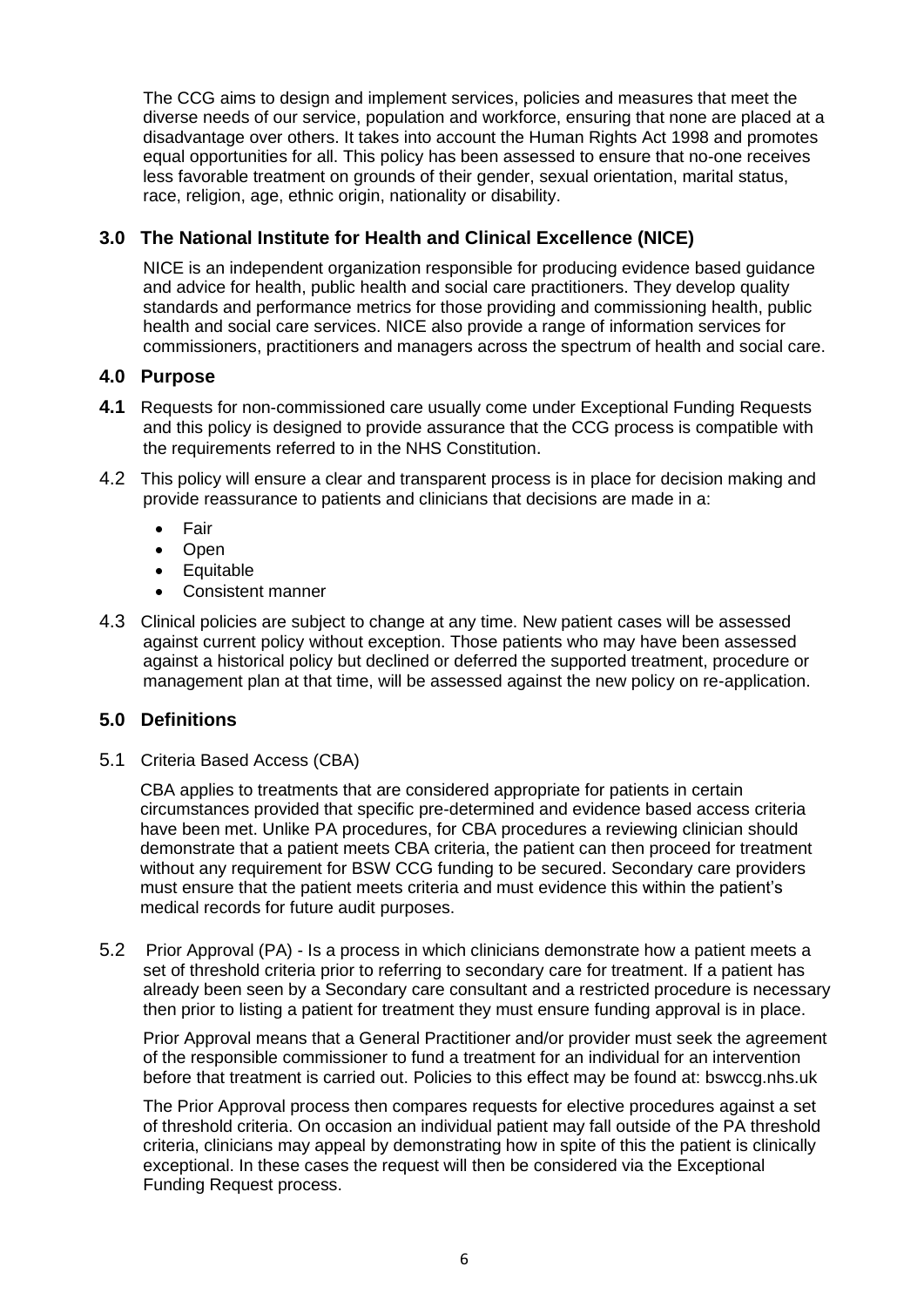## 5.3 **Exceptional Funding Request (EFR)**

- There can be no exhaustive description of the situations which are likely to come within the definition of exceptional clinical circumstances. The onus is on the clinician making the request to set out the grounds for clinical exceptionality clearly for the EFR Team.
- Exceptional" in EFR terms means that a person to whom the general rule should not apply. This implies that there is likely to be something about their clinical situation which was not considered when formulating the general rule or established care pathway. Very few patients have clinical circumstances which are genuinely exceptional, clinical reasons must be provided to demonstrate and justify how one patient is likely to derive significantly more benefit than any other patient with the same condition. The EFR Monthly Panel must be satisfied that the clinician has demonstrated the clinical exceptionality and therefore general policies should not be applied.
- To clarify, EFR Committee members must consider whether it is fair to fund one individual's treatment where the same treatment is not available to others with the same condition.
- The fact that a patient has failed to respond to or is unable to be provided with, all treatment options available for a particular condition (either because of a comorbidity or because the patient cannot tolerate the side effects of the usual treatment) is unlikely, on its own, to be sufficient to demonstrate exceptional clinical circumstances.
- Many conditions are progressive and thus inevitably there will be more severe form of the condition – severity of a patient's condition does not in itself usually indicate exceptionality.
- In order to support an Exceptional Funding Request on the basis of failure to respond to standard care, the EFR Monthly Panel would normally need to be satisfied that the patient's inability to respond to or be provided with, the usual treatment was a genuinely exceptional circumstance, which lies outside the natural history of the condition.

### **NHS ENGLAND COMMISSIONING POLICY Exceptional Funding Requests (2017) define clinical exceptionality as:**

Exceptionality status (what makes the individual sufficiently different from the usual cohort of patients) Exceptionality is central to consideration of individual requests for funding.

In order for funding to be agreed there must be unusual or unique clinical factors about the patient that suggest that they are:

• Significantly different to the general population of patients with the condition in question

#### **And are**

• Likely to gain significantly more benefit from the intervention than might be expected from the average patient with the condition.

#### **However:**

- The fact that a treatment is likely to be efficacious for a patient is not, in itself, a basis for an exception.
- If a patient's clinical condition matches the 'accepted indications' for a treatment that is not funded, their circumstances are not, by definition, exceptional.
- Social value judgements (the 'worth' of patients) are not relevant to the consideration of exceptional status but there may rarely be exceptional circumstances where benefits may go beyond the patient (e.g. as a caregiver) in respect of social or health related benefits for others.

BSW CCG adopted this definition and it has been incorporated within response letters to clearly explain how a request has not been considered as exceptional.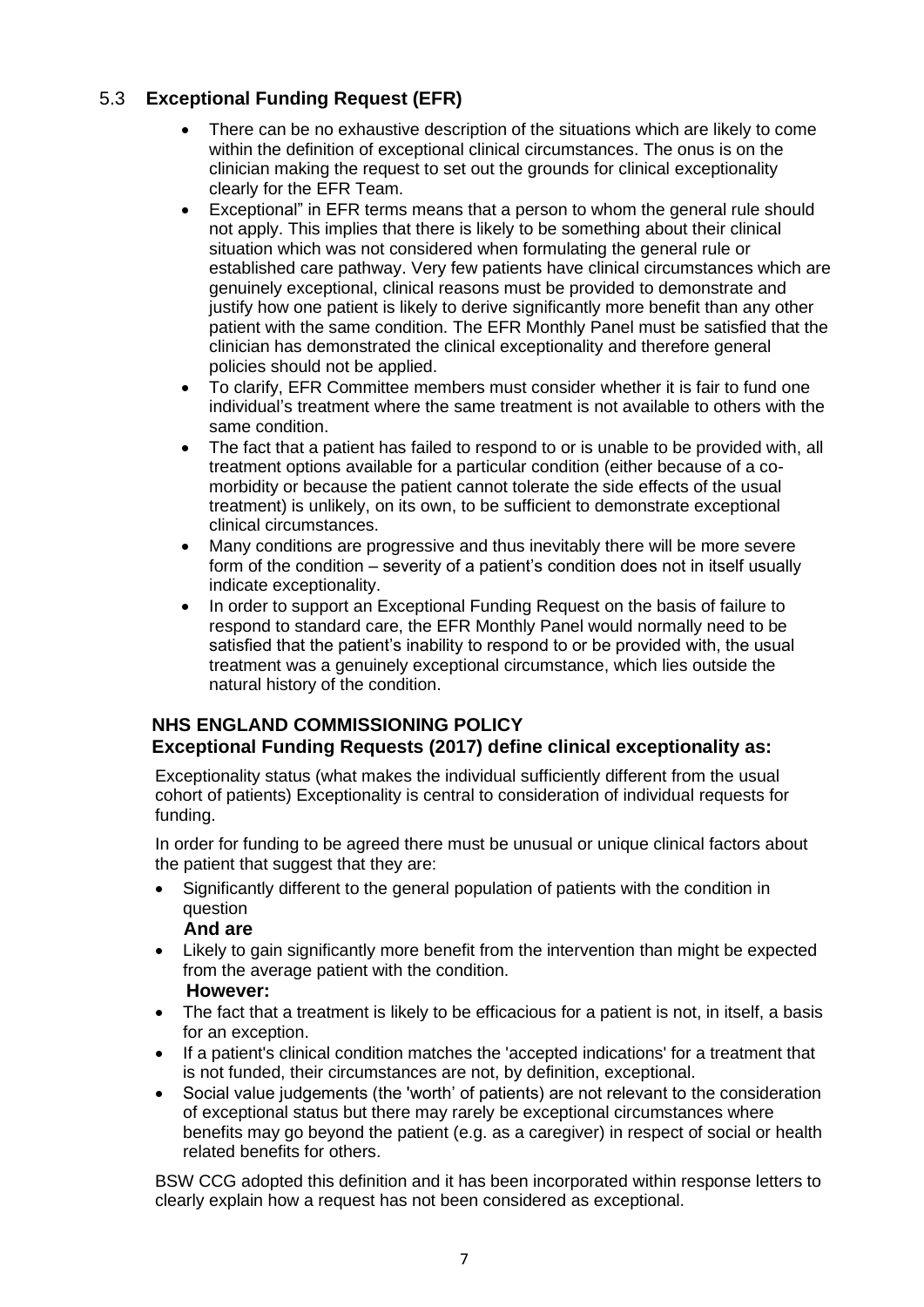#### 5.5 **Cohort definition**

A cohort of similar individuals for the purposes of this policy has been defined as the number of requests received or likely to be received per year which will require consideration of a commissioning policy. In these circumstances the EFR process to funding may only be considered if the individual is clinically exceptional to the cohort.

The number of individuals for whom the treatment will be requested per year is five or more individuals per year from the population served by BSW CCG.

Should a cohort be identified by the EFR Team this will be treated as a service development and will require consideration as to whether a commissioning policy should be initiated? Any emerging cohorts will be raised and discussed at the BSW Clinical Policy Working Group (CPWG) and also highlighted to the CCG directors via quarterly reports for consideration.

### **6.0 Scope**

- **6.1** This Policy covers the following:
	- All Exceptional Funding Requests (EFR) and Prior Approval (PA) requests for adults and children which the BSW Clinical Commissioning Group have responsibility. This excludes all treatments that fall under the responsibility of NHS England.
	- NHS England sets out the services it commissions and the services https://www.england.nhs.uk/publication/manual-for-prescribed-specialisedservices/
		- The arrangements to consider funding requests that do not fall within existing contracts or are considered low priority.
		- The processes in place to respond to these requests and appeals.
		- The structure and function of the Exceptional Funding Team
- **6.2** This policy applies to any patient for whom BSW CCG are the Responsible Commissioners and patients who are registered with a BSW Commissioning Group General Practice. The BSW CCG is responsible for commissioning services to meet the health needs of its population and is required to commission services which are evidence based, clinically and cost effective, improve health outcomes and reduce health inequalities whilst representing value for money.

## **7.0 Roles and Responsibilities**

- **7.1** BSW Clinical Advisory Group Is responsible for advising on this document.
- **7.2** BSW Quality, and Performance Assurance Committee Is responsible for approving this policy.
- **7.3** Chief Executive Accountable Officer Has overriding accountability for the actions of the EFR team and any related Committees.
- **7.4** Executive Team- Has oversight of the EFR twice yearly report and will escalate any serious risks and/or concerns to the Governing Body.
- **7.5** Head of Medicines Optimisation, Exceptions and Prior approvals has delegated responsibility to ensure this policy is applied and adhered to and will aim to produce a twice yearly report on activity and adherence.
- **7.6** The EFR Committee The EFR committee has delegated authority from BSW CCG to make decisions in respect of funding for individual cases. Accountability for those decisions rests with the representatives of the committee. Decisions will usually be made on the basis of consensus. The EFR committee will report any significant issues and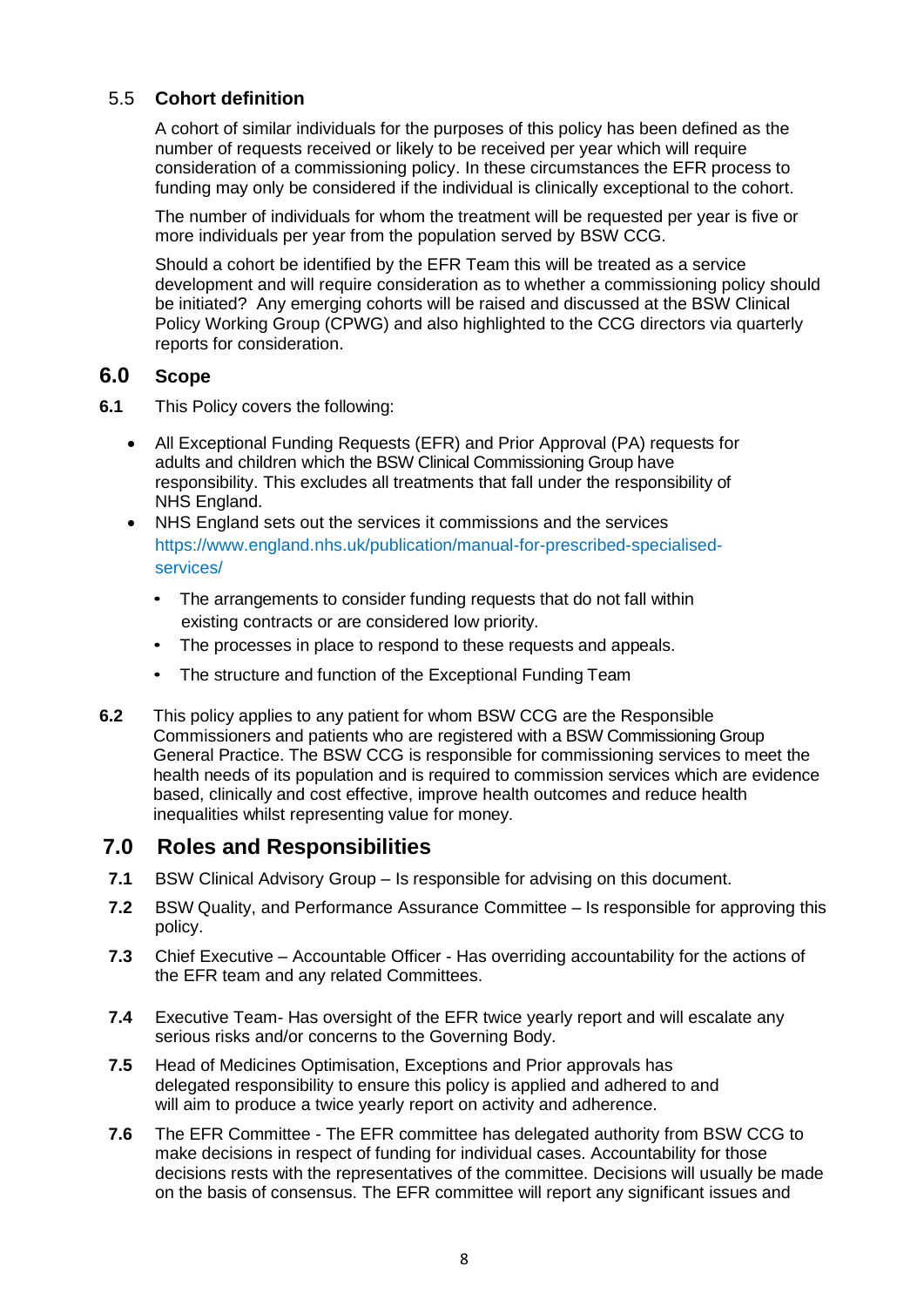risks arising to CAEG via the twice yearly report. The EFR Committee will highlight any cohorts to the relevant commissioner to ensure services are reviewed in line with CCG priorities.

- **7.7** Public Health Consultant provides support and advice to the EFR committee. Their role is to give public health advice in relation to clinical appropriateness, clinical effectiveness and cost effectiveness of a treatment
- 7.8 As of July 2020 The PA/EFR administration teams in BaNES, Swindon and Wiltshire will join and become one term.

The team will be responsible for logging and monitoring all PA & EFR applications. Team-members will co-ordinate all responses within set time frames and communicate with clinicians regarding processes and decisions. The PA/EFR team will co-ordinate and prepare cases for pre-screen committee meetings, weekly PA meetings and the monthly EFR committee meeting.

#### 8.0 **EFR PROCESS**

- **8.1** The EFR process only considers clinical information. Although initially it may seem reasonable to fund treatments based on a moral or compassionate view, or in light of an individual's situation, background, occupation or current family circumstances. However, this reasoning would then be based on a judgement of 'worthiness' for treatment. As a central principle, the NHS does not make judgements about the worth of any individual and seeks to treat everyone fairly and equitably. Consideration of these non-clinical factors would introduce the concept of 'worth' into clinical decision making. It is a core value that NHS care is available – or unavailable – equally to all. Whilst everyone's individual circumstances are, by definition unique, it is likely that the same or similar arguments could be made for all or many patients who cannot routinely access the care requests.
- **8.2** EFR does not generally fund equipment or on-going maintenance, or placements in long term care. Personal Health Budget's and voucher schemes are available through the Continuing Health Care Team (CHC team). Any requests for funding of Neurology related treatments are discussed with CHC prior to processing as an EFR.
- **8.3** The BSW CCG wants the best care available for our patients. It is important that when a patient reaches a stage in their treatment pathway that requires a specialist intervention, it is expected that they will be referred to officially designated, accredited Centre's to ensure a high quality of care. The CCG will not support specialised treatment at undesignated, non-accredited Centre's.
- **8.4** The EFR Monthly Committee shall have a broad discretion to determine whether the proposed treatment is a justifiable expenditure of CCG resources. The EFR Monthly Committee is however required to bear in mind that the resources requested to support the individual will reduce the availability of resources for other investments. The EFR Monthly Committee may make such approval contingent on the fulfilment of such conditions as it considers fit.
- **8.5** Very occasionally an EFR presents a new issue which needs a substantial piece of work before the CCG can reach a conclusion upon its position. This may include a wider consultation with other CCGs/GPs/Consultants. When this occurs the EFR Monthly Committee may defer a decision on an individual case until that work has been completed.
- **8.6** The EFR Monthly Committee shall take care to avoid adopting the approach described as the "the rule of rescue". The fact that an individual has exhausted all NHS treatment options available for a particular condition is unlikely to be sufficient to demonstrate exceptional circumstances. Should severity be cited by the requesting clinician as part of the argument for exceptionality, the application should make clear: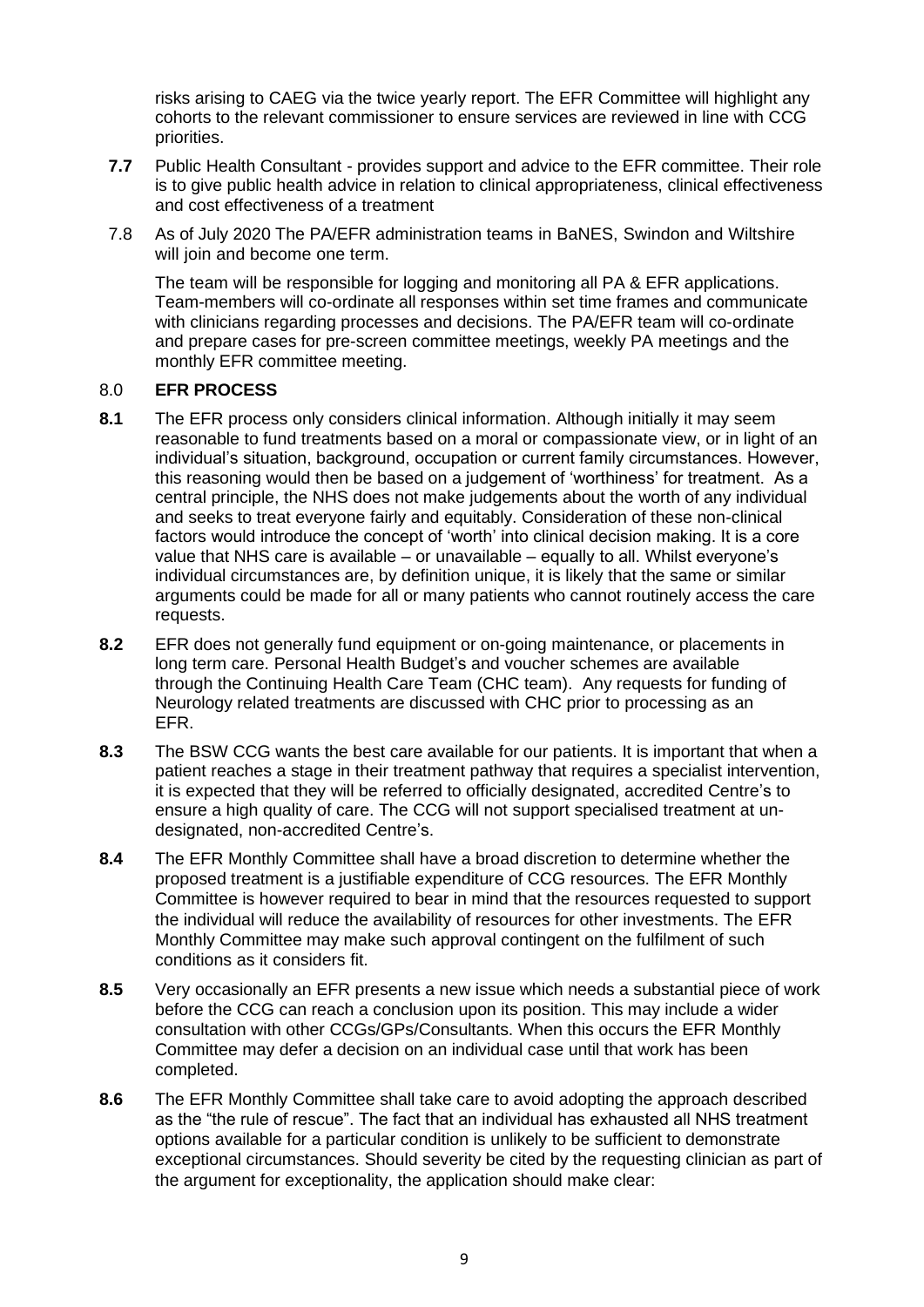- Whether there is evidence that the individual's presentation lies outside the normal spectrum for that condition. Preferably a recognised scoring or classification system should be used to describe the individual's condition.
- Whether there is evidence that the individual has progressed to a very severe form of the condition much more rapidly than the range of progression that is documented and usually observed within the natural history of the condition.
- How the individual is expected to benefit from the treatment sought and in what quantifiable way.
- Whether a second opinion has been sought
- **8.7** The EFR process is clinician-led and applications must be made by a clinician. Deliberations at the EFR Monthly Committee will be based on evidence of individual clinical exceptionality and will not take into account issues relating to social or personal circumstances. It is therefore not appropriate for individuals to attend EFR Monthly Committee and the Commissioners are not legally bound to invite them. However individuals may submit a supporting statement but this needs to be limited to clinical issues i.e. what effect the condition has on the individual's activities of daily living.
- **8.8** The EFR team/monthly Committee shall routinely screen EFR to see whether they represent a service development. The key question used to screen out service development will be: are there more likely to be other similar individuals in the area? If there is evidence that this individual is representative of other similar people and forms a cohort, the request will be considered on an individual basis as per the clinical evidence but the provider will be requested to follow normal procedures for introducing new services by the submission of a fully costed business case.
- **8.9** On occasions the EFR team may receive rare requests for treatments, drugs or services where the responsible commissioner is unclear, or there is no existing commissioned service. Such requests will be considered on an individual basis until commissioning responsibility can be ascertained. Should a cohort be identified the Exceptional Funding Committee will treat this as a service development requiring consideration of a commissioning policy. Any emerging cohorts will be highlighted to the CCG Executive team. The EFR Committee will consider the people who are part of the cohort on their individual clinical circumstances in the interim or until a commissioning decision and/or policy is been developed. Should the person have an individual clinical circumstance which prevents them from utilising other existing commissioned services and the intervention is clinically appropriate, funding may be approved by the EFR team or on behalf of the CCG.
- **8.10** Exceptional requests cannot be used as a means of 'creeping implementation' for new technologies, services or policies. Consideration therefore needs to be given as to the likelihood of other patients having the same clinical need who could also benefit from the proposed treatment. If there are or are likely to be other patients then, properly considered the request is for a service development and not an individual application. Where a decision may affect other patients, the application should be considered as a service development and not through the EFR process. The Committee shall routinely screen Exceptional Funding Requests to see whether they represent a service development. The key question used to screen out as a service development will be 'are there likely to be other similar patients in the CCG?' If there is evidence that this patient is representative of other similar patients and forms a cohort, the request will be considered on an individual basis as per the clinical evidence, but the provider will be requested to follow normal procedures for introducing new services by the submission of a fully costed business case.
- **8.11** If a medication/drug request meets routine commissioning criteria this will be sent to the Medicines Optimisation Team for processing. Medication/drug requests will be considered in line with this policy on the grounds of clinical exceptionality and the same principles will be applied. The EFR Lead will work collaboratively with the senior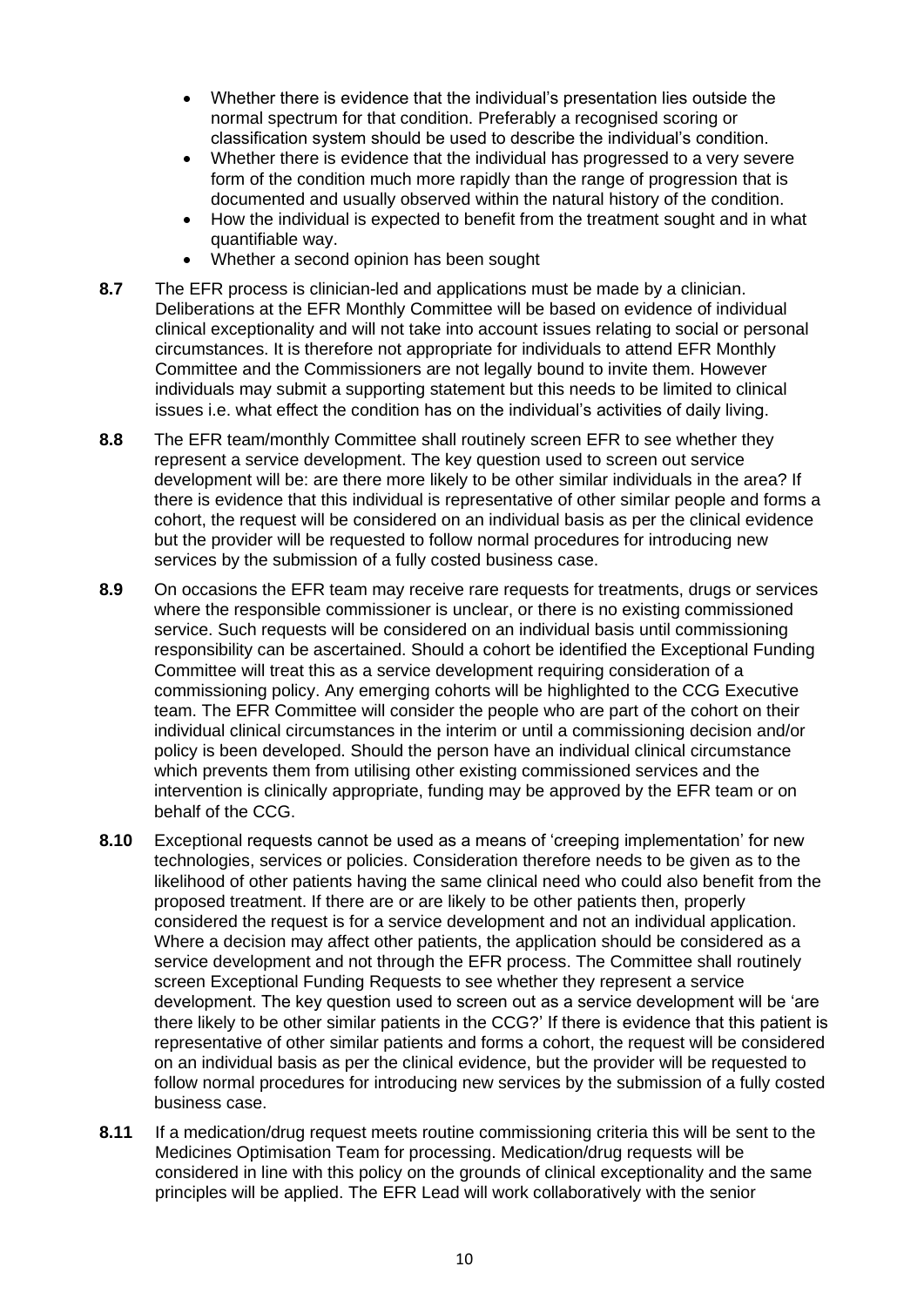pharmaceutical leads in responding to requests and draw upon their knowledge and expertise.

- **8.12** Psychological issues are not considered as grounds for exceptionality. This is line with BSW guidance based on reviews of evidence.
- **8.13** Information that is immaterial to the decision, including information about the social, economic or personal circumstances of the patient which does not have a direct connection to the patient's clinical circumstances, shall not be considered.

#### **9.0 EFRs for 'experimental treatments'**

- **9.1** A treatment may be considered experimental/unproven where any of these points apply:
	- The treatment is still undergoing clinical trials and/or is a drug yet to undergo a phase III clinical trial for the indication in question.
	- The treatment does not have marketing approval from the relevant government body for the indication in question.
	- The treatment does not conform to a usual clinical practice in the relevant field.
	- The treatment is being used in a way other than that previously studied or that for which it has been granted approval by the relevant government body.
	- The treatment is rarely used, novel or unknown and there is a lack of authoritative evidence of safety and efficacy.
	- The treatment has a NICE quidance which states the procedure should only be used with special arrangements for audit/research.
- **9.2** The experimental basis of the treatment will become relevant when the EFR Monthly Committee assesses the likely effectiveness of the treatment for the individual and then primarily when the EFR Monthly Committee considers the degree of confidence it has on the safety and efficacy of the treatment for the person and whether it would be an effective use of the CCG resources.
- **9.3** Where evidence about the treatment is not yet available for public scrutiny or there is limited evidence for one of the reasons set out above, the EFR Monthly Committee may have limited confidence in the evidence that has been presented.
- **9.4** The EFR Monthly Committee will not fund treatment in response to an EFR if it considers that it would be more appropriate for the treatment to be the subject of research trials. Primary research into novel treatments should be progressed through the usual research funding routes and will not be funded through this EFR policy.

#### **9.5 EFR funding for cases following Clinical Trials**

A number of individuals are provided with treatments or devices through clinical trials which are not routinely commissioned by the BSW CCG. This includes drugs, devices and treatments which are either still in development or are established as a treatment but BSW CCG has been unable to secure resources to fund the treatments.

#### **There are three types of Trials:**

• **Commercially Funded** - In order to assess the efficacy of treatments they are developing, commercial companies will often sponsor trials on individuals offering free access to the treatment for a limited time. Responsibility for providing ongoing access to a treatment lies with those individuals or parties that have initiated and sponsored either the clinical trial or drug company sponsored treatment.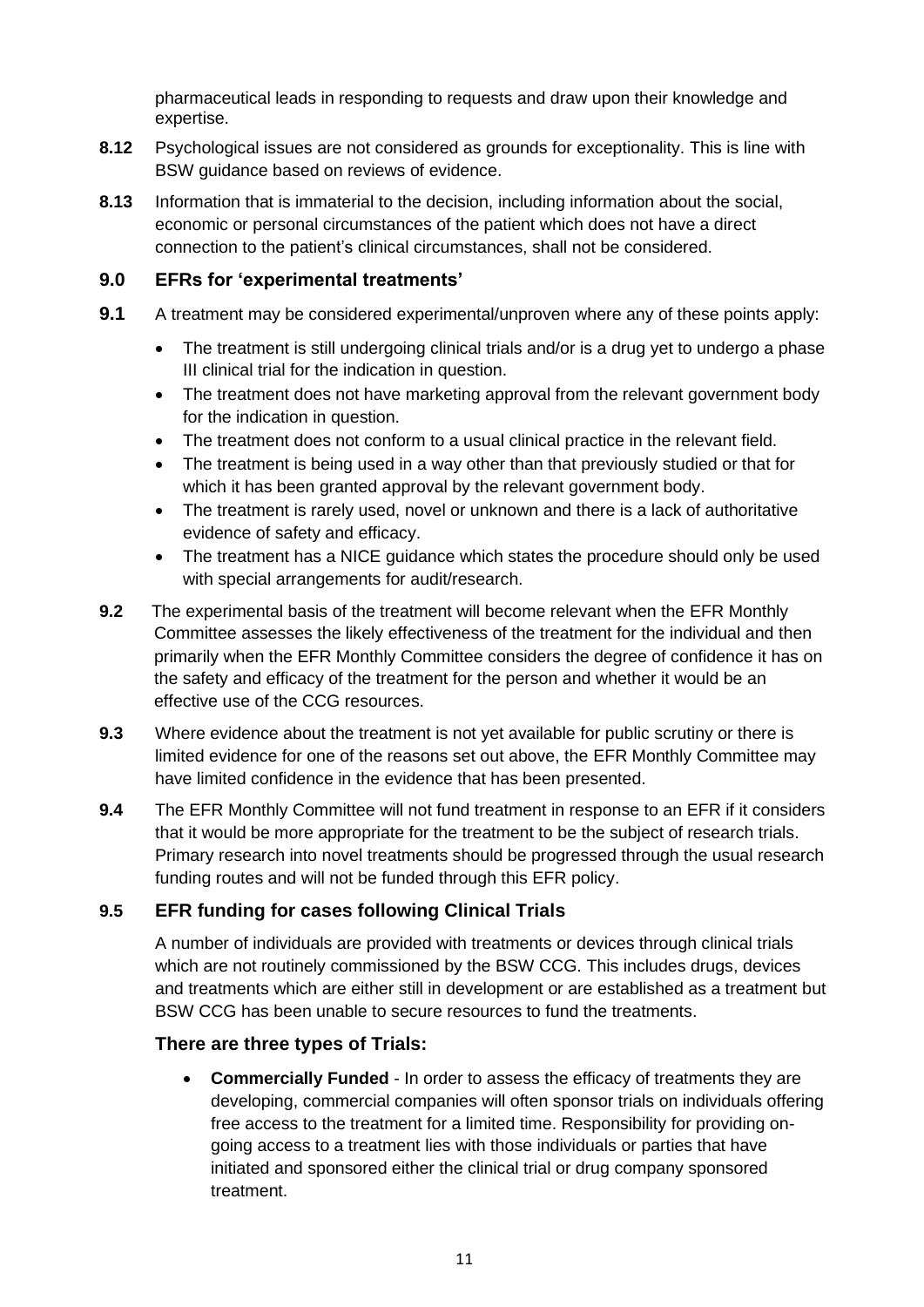- **Non-commercially funded** similarly to commercially funded trials, organisations such as charities will on occasion fund clinical trials in order to assess the efficacy of treatments by offering free access to the treatment for a limited time.
- **Self-funded individuals**, or their family and friends, will on occasion fund trials with treatments or devices in order to assess whether they will benefit from the treatment. This is often for treatments which are established and have been previously considered by the Commissioner but they have been unable to identify resources to routinely commission the treatments for a cohort of people.

## **9.6 Informed Consent Prior to Commencing a Trial**

- It is the responsibility of the organization participating in the trial and the individual's clinician to ensure that people are fully informed about the circumstances in which funding for a trial is being provided. That is:
	- ➢ Treatment will not be continued routinely by BSW CCG following the end of the trial.
	- $\triangleright$  How long the funding will be provided?
	- ➢ What will happen when the trial treatment is withdrawn?

The individual should agree to their management plan on cessation of treatment. Individuals should be made aware of this commissioning policy in advance of treatment commencing and their consent should be documented.

- It is also the responsibility of the organization participating in the trial and the individual's clinician to ensure that such arrangements are explicitly approved by the relevant governance body of the provider trust (QPAC).
- It is the responsibility of the pharmaceutical/medical device company, the organization conducting the trial (usually a provider trust), and the individual's clinician, to ensure that people are fully informed that funding for the continuation of treatment delivered as part of a clinical trial, that has been sponsored by a pharmaceutical or medical devices company, will not be provided unless it is agreed in writing by BSW CCG and the sponsoring pharmaceutical/medical devices company at the outset of the trial.
- This includes drugs, devices and treatments which are either still in development or are established as a treatment but BSW CCG has been unable to secure resources to fund the treatments.

#### **9.7 Requests for "pick-up funding"**

Commonly the timing of requests for funding for individuals who have been in clinical trials is around the time that a license for the drug/indication is granted. There is an assumption by some clinicians conducting clinical trials that once the drug is licensed then BSW CCG should assume responsibility for funding the drug. **This is incorrect and will not be funded.**

The BSW CCG have a responsibility to consider and prioritise new treatments being made available but this in no way places any obligation on the commissioner to fund individuals already on treatment funded by industry by whatever route.

BSW CCG will not routinely make funding available to enable continuing access to treatments provided under clinical trials. This includes areas where it can be shown that the individual has benefitted from the treatment provided during a trial. Responsibility for providing on-going access to a treatment lies with those individuals or parties that have initiated and sponsored either the clinical trial or sponsored treatment.

The BSW CCG will not expect to provide funding for individuals to continue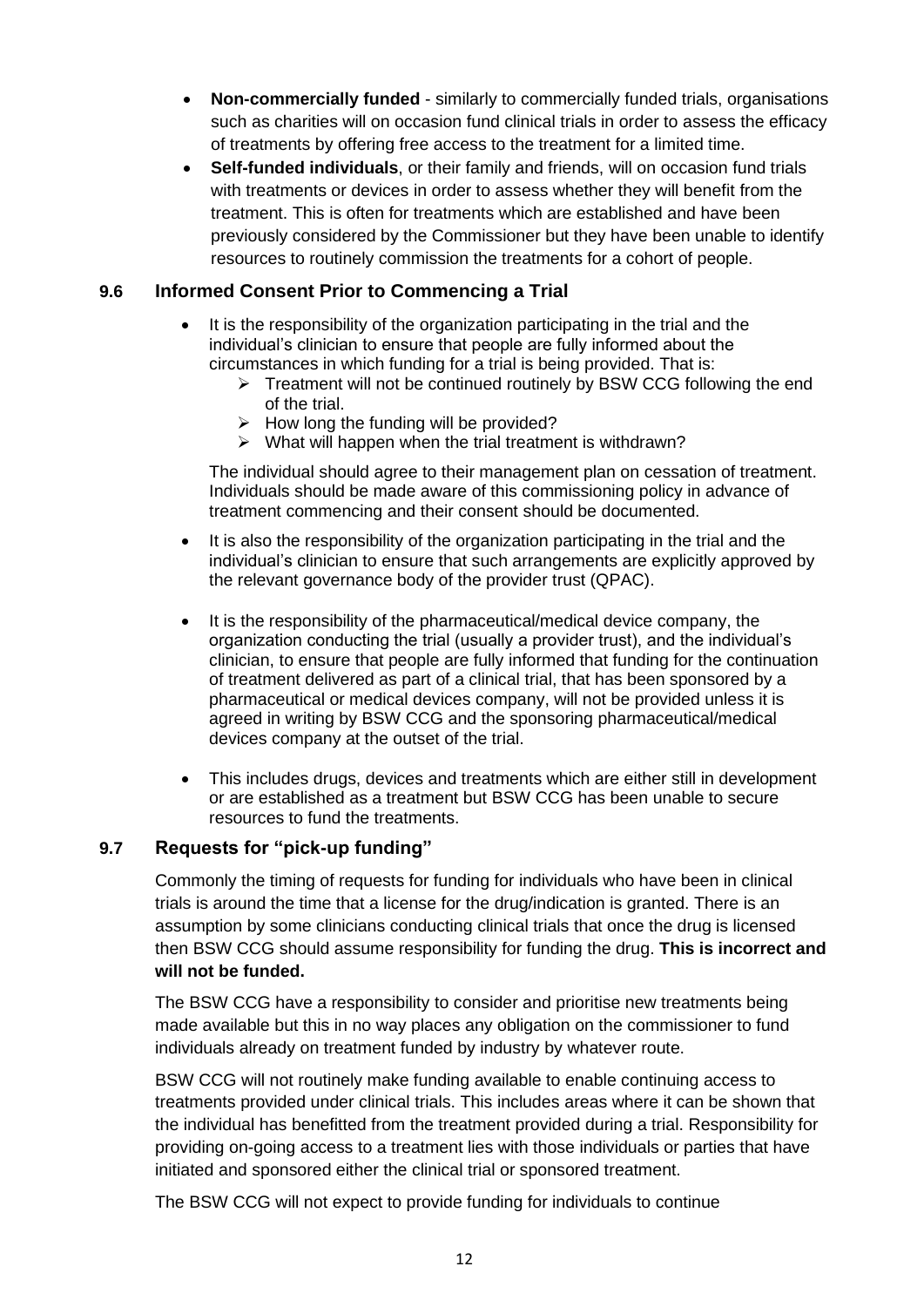medication/treatment commenced as part of a clinical trial. In line with the Medicines for Human Use (Clinical Trials) Regulations 2004 and the Declaration of Helsinki, the responsibility lies with those conducting the trial to ensure a clear exit strategy from a trial AND that those benefiting from treatments provided within the trial setting will have ongoing access to those treatments. The initiators of the trial (provider trusts and drug companies) have a moral obligation to continue funding individuals benefiting from treatment until such time as BSW CCG agree to fund through the annual commissioning round. Where the treatment is not prioritised through the annual commissioning round, the responsibility remains with the trial initiators. The Research Ethics Committee should require this assurance as part of the approval for the trial.

**Requests for the routine pick-up of funding will therefore be rejected.**

#### **9.8 Commissioning of Treatments or Device**

The appropriate time for a commissioner to assume responsibility for on-going funding is if and when, a decision has been made to fund the service development, and access to the treatment is opened to all individuals meeting treatment criteria under the policy. This includes treatments mandated by NICE under a NICE Technology Appraisal or where services/treatments are explicitly commissioned by BSW CCG.

## **9.9 Funding for cases following a Free of Charge (FOC) Medicines Scheme**

A free of charge medicines scheme is defined as an arrangement where a UK licensed or unlicensed medicine is provided free of charge by the pharmaceutical company to an individual or an identified cohort of people.

The BSW CCG will only support Providers to undertake a free of charge scheme within the principles set out in the Regional Medicines Optimisations Committee FOC scheme July 2018 and where there has been local agreement.

The BSW CCG will not support Providers in signing up to a free of charge (FOC) scheme which is solely offering a licensed medicine free of charge in advance of NICE approval.

https://www.sps.nhs.uk/wp-content/uploads/2018/07/FOC-medicine-scheme-policy-v-3.0- Final.pdf

#### **10.0 Urgent Treatment Decisions**

- **10.1** BSW CCG recognises that there will be occasions when an urgent decision needs to be made to consider approving funding for treatment for an individual outside the CCG policies. In such circumstances the CCG recognizes that an urgent decision may have to be made before the Monthly Committee can be convened. The following provisions apply to such a situation.
- **10.2** An urgent request is one which requires urgent consideration and a decision because the individual faces a substantial risk of significant harm (the individual's life may be in danger) if a decision is not made before the next scheduled meeting of the EFR Monthly Committee. The EFR Lead and CCG Clinical Lead are responsible for agreeing whether a case requires urgent decision after considering the nature and severity of the individual's clinical condition. Urgency under this policy cannot arise as the result of a failure by the clinical team expeditiously to seek funding through the appropriate route and/or where the individual's legitimate expectations have been raised by a commitment being given by the provider trust to provide a specific treatment to the individual. In such circumstances the CCG expects the provider trust to go ahead with treatment; however funding will not be guaranteed and may be at their financial risk.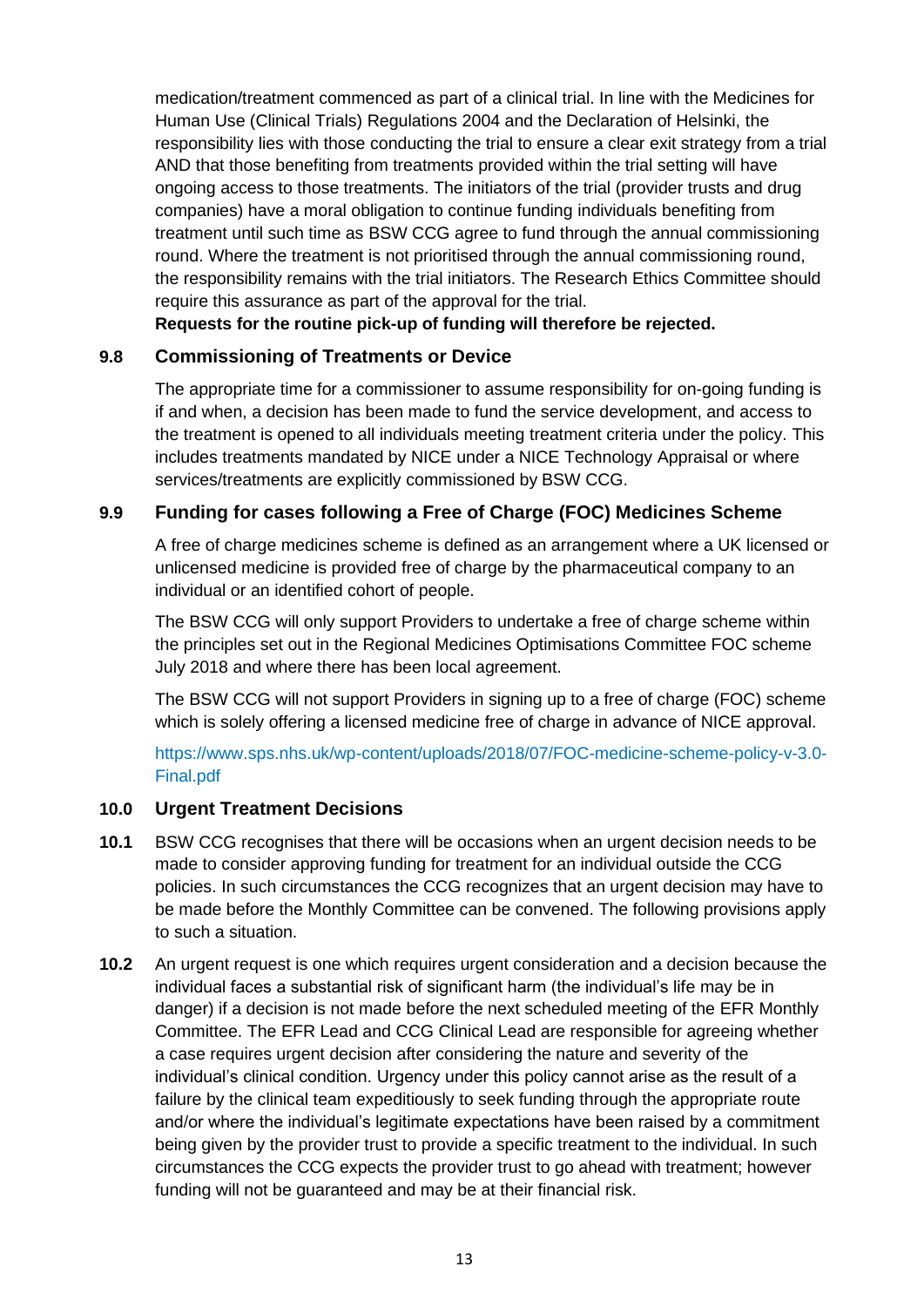- **10.3** Provider trusts must take all reasonable steps to minimise the need for urgent requests to be made through the EFR Monthly Committee process. If clinicians from any provider trust are considered by the CCG not to be taking all reasonable steps to minimise urgent requests to the EFR Monthly Committee, the CCG may refer the matter to the provider trust Chief Executive.
- **10.4** When an urgent decision needs to be made to authorise treatment for an individual, it is the responsibility of the EFR Clinical Lead to request a virtual discussion on the case. The time period within which the decision needs to be taken will be five working days of receiving the case request or earlier depending on the individual case.
- **10.5** The urgent decision will be made by "virtual discussion" via email or phone between the EFR Monthly Committee members.
- **10.6** The "virtual discussion" will, as far as possible, be within the constraints of the urgent situation, follow the policy set out in making the decision. The EFR team shall collect as much information about the individual's illness and the treatment as is feasible in the time available.
- **10.7** The BSW CCG Monthly Committee members shall be entitled to reach the view that the decision is not of sufficient importance that a decision needs to be made outside of the usual process.
- **10.8** Decisions will be sent to the referring clinician and GP and the individual within five working days of receiving the case request for a virtual Committee meeting. If the committee decides not to fund a drug or treatment, the decision letter will include an appropriate explanation.

#### **11.0 Drug Requests**

- **11.1** The EFR team processes requests for Drugs which are not routinely commissioned this would include:
	- High cost drugs excluded from contracts.
	- New treatments where no policies exist.
	- Treatments that we as a CCG have decided we will not fund routinely, or only fund in certain circumstances. This may include primary care prescribing or requests from Trusts and other providers.
- **11.2** If a request meets routine commissioning criteria this will be sent to the Medicines Management Team for processing. Drug requests will be considered in line with this policy on the grounds of clinical exceptionality and the same principles will be applied. The EFR Lead will work collaboratively with senior pharmaceutical leads in responding to requests and draw upon their knowledge and expertise.

#### **12.0 Criteria Based Access Process -** The Assessment Process

- **12.1** The Clinical Commissioning Policies list identifies all procedures that have Criteria Based Access (CBA) and provides details of the criteria that the individual will need to meet in order to proceed for treatment. The list can be found on our webpage: bswccg.nhs.uk
- **12.2** Assessment of the individual against the relevant CBA criteria can be made at any point in the individual's pathway prior to treatment, but should be undertaken at the earliest possible stage in the pathway once the need for CBA procedure has been identified. This means that an assessment against the CBA criteria will either be made by the referrer prior to the referral, or by the secondary care clinician following triage or initial assessment in secondary care.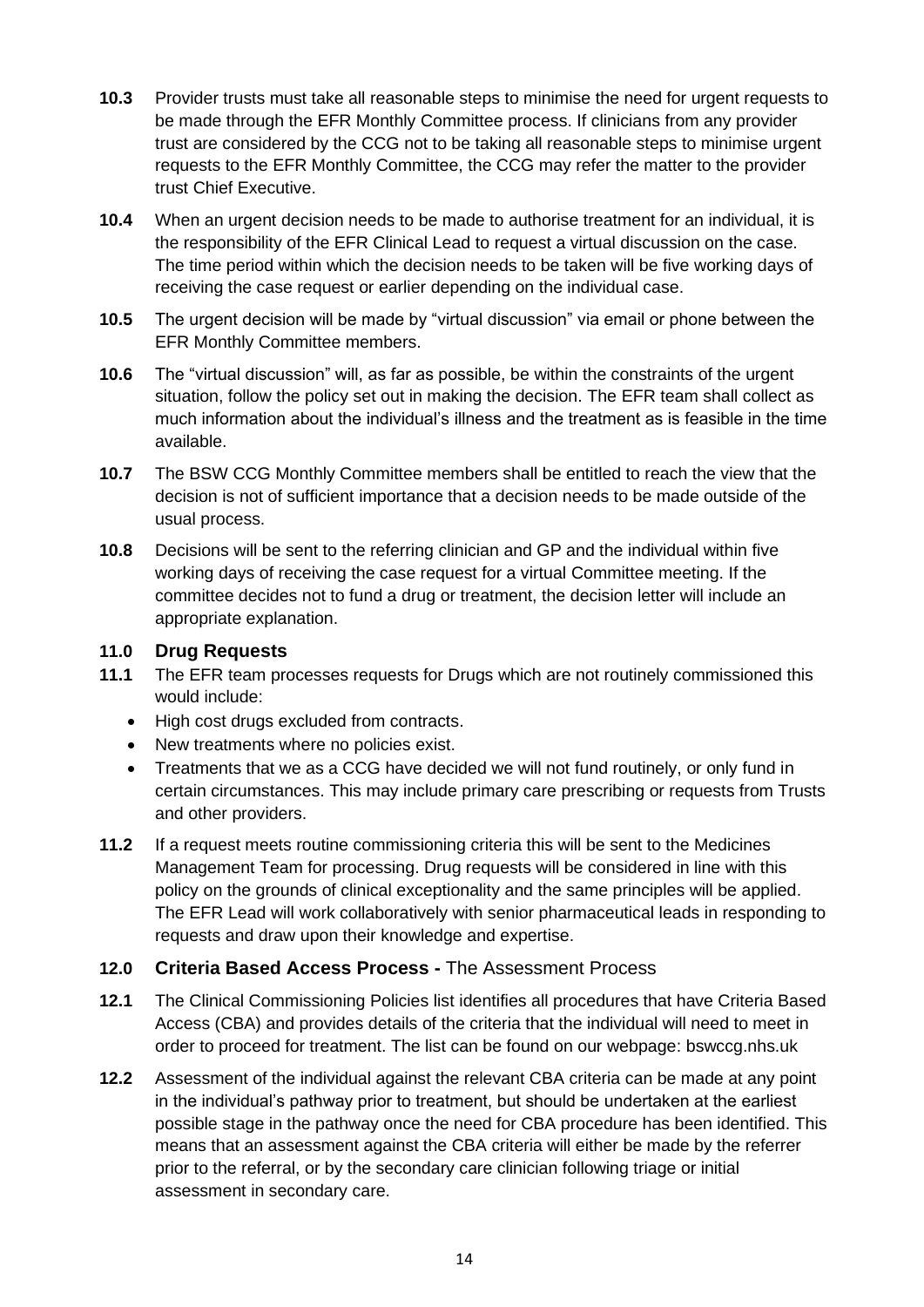- **12.3** Where the responsible clinician believes that an individual demonstrably meets the criteria set out in the Clinical Commissioning Policies list, the person can proceed for treatment. If the assessment is undertaken by a referring GP, that GP must ensure that details of this are included within their referral. Secondary care providers must ensure that evidence that the individual meets the CBA criteria is included within the individual's medical record for audit purposes.
- **12.4** All providers of NHS care have a responsibility for ensuring that CBA procedures, as identified on CCG Clinical Commissioning Policy list, are only undertaken where the relevant clinical criteria are met.
- **12.5** On any occasion where a provider undertakes CBA activity where the individual does not meet the relevant criteria, that provider will not be paid for the associated activity.
- **12.6** The BSW CCG Process for Ensuring Compliance with CBA policy
- **12.7** The BSW CCG will undertake a regular audit process to review a representative sample of CBA procedures undertaken by providers to ensure relevant CBA criteria were met. The audit process will involve review of medical records, and an assessment of whether there is sufficient evidence to demonstrate that the CBA criteria were met.
- **12.8** If the audit process identifies cases where the relevant criteria were not met, or where there is insufficient evidence to provide assurance that the criteria were met, the provider will not be paid for the associated activity.
- **12.9** Providers will be given the opportunity to review any cases identified through the audit process, and if they are able to provide sufficient evidence within agreed timescales to demonstrate to BSW CCG satisfaction that the CBA criteria were met, then the provider will be paid for the activity.

#### **13.0 Prior Approval Process**

**13.1** BSW CCG Primary and Secondary care clinicians are required to submit an application proforma to demonstrate how the individual meets current threshold criteria. Relevant clinical letters and/or objective data to support the individual's application should be included and will be requested if not supplied with the initial application.

For example: x-ray reports, scan results, optician reports, medical evidence, clinical scores, clinic letters and images etc.

#### **See section 15.0 for photographic evidence**.

- **13.2** Prior approval forms should be received typewritten only. Handwritten forms will be returned to the requester if they are illegible. This is to ensure that the content & information is easy to read, avoiding any misunderstandings and enabling the best application is made on behalf of the patient.
- **13.3** Every section on the application form should be fully completed before submission in order to assist the Committee in making an informed decision. If necessary sections of the request form are incomplete members of the team will contact the referrer for additional information, or in extreme circumstances will reject the application back to referrer thereby delaying a decision for the patient.
- **13.4** Completed applications are sent electronically to the EFR & Prior Approvals Team. The case is recorded on an electronic IT system database.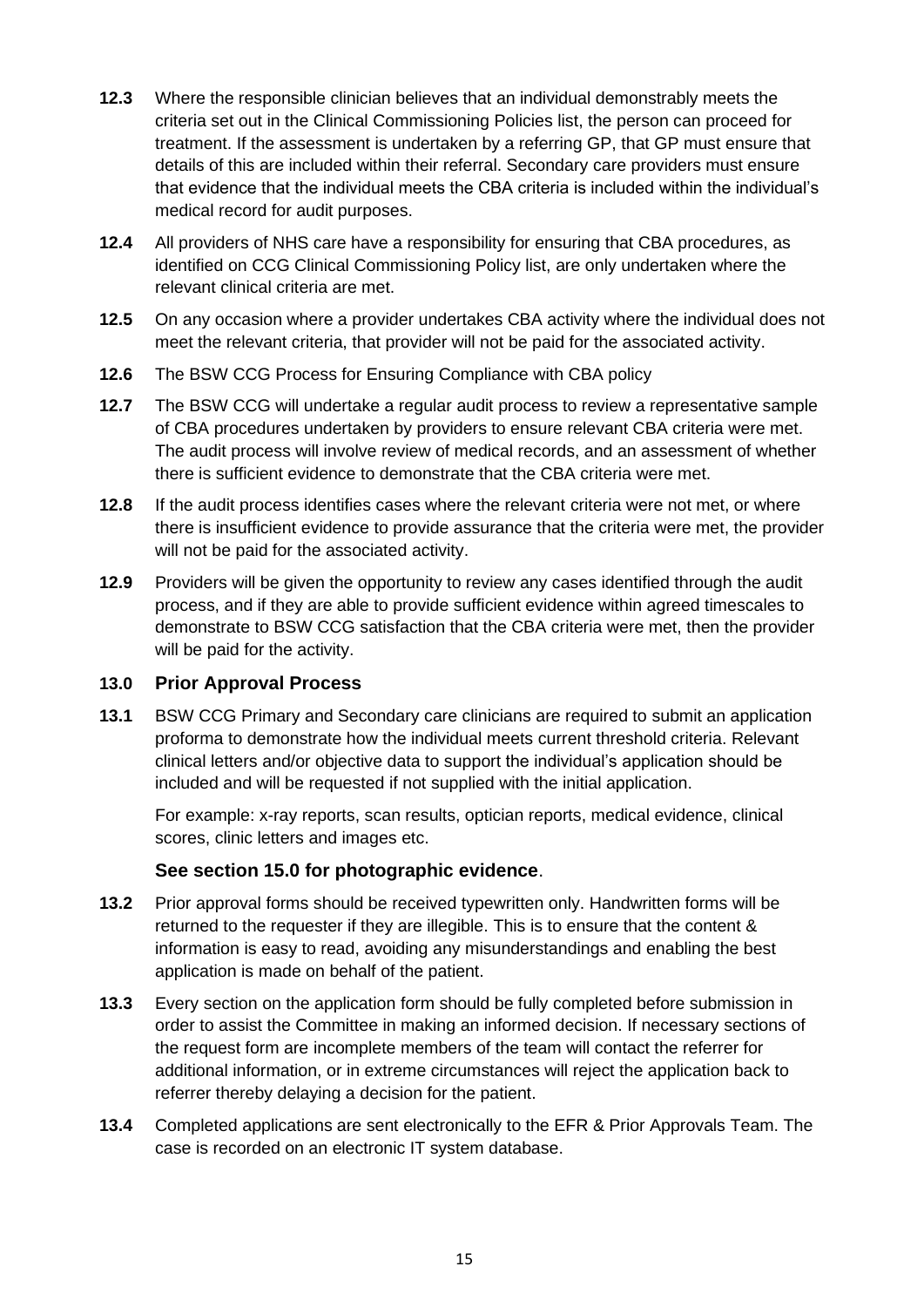The CCG aim to deal with all applications within a 30 working day turn around; this is within the contractually stated 30 day timeframe and is in line with Standard Operating Procedures. Members of the team determine whether or not the presenting condition requires prior approval and considers if any additional information is required before submission.

Requests which clearly do not meet criteria and where no additional information has been provided to support the application can be directly declined.

#### **Decisions will be made with an aim to:**

- o Promote consistency, fairness and equity.
- $\circ$  Ensure effective use of resources but also ensure that decisions are based on clinical evidence.
- o Improve the processes ensuring decisions are rational, reasonable and transparent.
- **13.5** Treatments and services referred to in this policy should not be undertaken or provided without Prior Approval being obtained as indicated. Where Prior Approval has not been appropriately obtained, treatments or services provided will not have been legitimately delivered, and will not be funded by BSW CCG. Funding will not be paid retrospectively.
- **13.6** The responsibility for discussing the outcome of any funding request and answering any questions which the patient may have about the request or their clinical options will lie with the requesting clinician. This is because the clinician will have the full details of the reasons for the decision and will need to share these. The clinician should contact the patient at their earliest convenience in order to discuss the outcome and any resulting implications for future care.
- **13.7** Where a Prior Approval application has been declined clinicians may ask for the decision to be reconsidered by submitting new or additional clinical evidence within 6 months of the date of the letter declining funding. Further submissions will be reviewed as reconsideration requests. If the second request is also declined and the case is submitted for a third time, this will be considered an exceptional funding request and will be submitted for a decision at the next available Exceptional Funding Meeting. Should this be refused again, the Panel or Committee will not consider the case again.

#### **14.0 Exceptional Funding Request Process**

- **14.1** All applications to the EFR team should be submitted on the approved request form (appendix 1 and as per points 13.2 and 13.3). The form should be referred to for further detailed instructions on completing it. Written support and evidence should be provided by the clinician treating the individual using the request form and include any relevant research findings. Where appropriate. A personal statement from the individual can be included to support the case.
- **14.2** On receipt of the funding request, the case is recorded on the IT electronic system. The application will be checked to verify sufficient information has been included in the request form, if this is not the case team members will ask the referring clinician for more information.
- **14.3** All EFR cases will be screened by the BSW EFR Manager and the Director of Medicines Optimisation and Clinical Policies (or a nominated deputy) on a weekly basis. Complex cases will automatically be sent to a pre-screen panel meeting for discussion; Drug cases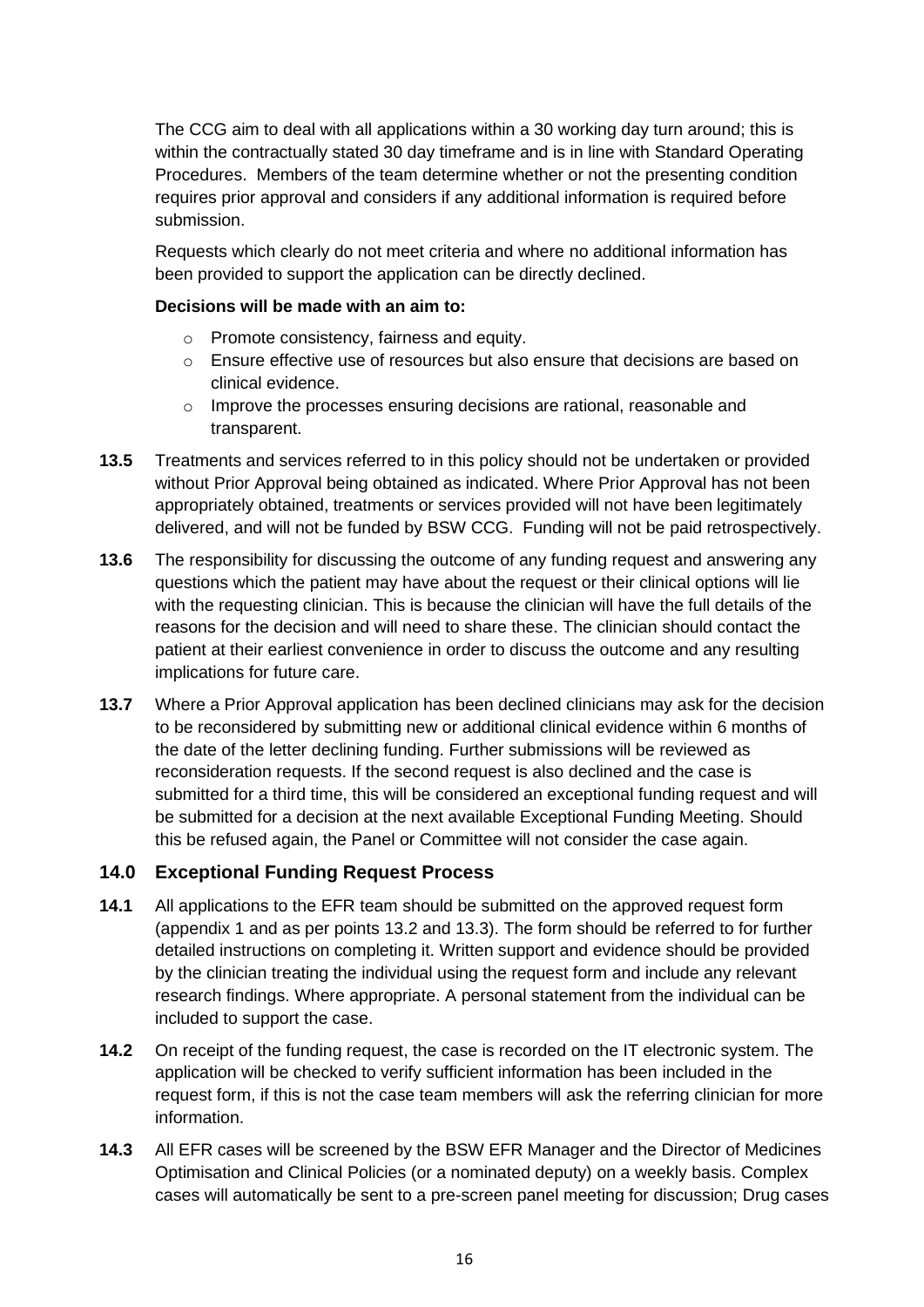will be discussed with the relevant Senior Medicines Management Team member.

- **14.4** Following the EFR Monthly Committee, decision responses will be emailed to the referring clinician within 10 working days of the meeting, which is within the 30 day requirement stated within contracts and in line with the BSW CCG Standard Operating Procedures. If the EFR Monthly Committee decides not to fund a drug or treatment the decision letter will include an appropriate explanation as to how and why this decision was made.
- **14.5** NHS BSW CCG would expect all treatments to commence within a 12 month period from the date of the decision. If for any reason the approved treatment is not started within 12 months of the decision, the provider will be required to resubmit an application form for funding from BSW CCG

## **15.0 Storage of Photographic & EFR Applications**

- **15.1** Photographic evidence should only be submitted by the clinician, with the individual's consent, or directly from the patient if he/she should request this. The clinician is responsible for informing the individual that the evidence may be viewed by the EFR Monthly Committee members. Where possible facial features or other identifiable features will be removed or redacted from photos by the EFR Team prior to the EFR Monthly Committee. Photographs should be brought to the meetings by the administrator and should be available for meeting members to view when the case that they refer to is being discussed. The EFR manager must be considered as the custodian of photographs and has responsibility to ensure the policy pertaining to data being shared in photographic form is followed.
- **15.2** Where photographs are submitted that are not medical photographs, the clinical referrer, if appropriate must ensure that the quality of photography is such that the Committee members can easily identify the relevant features necessary in making an informed decision.
- **15.3** The photograph is kept electronically with the application and will be held for an 8 year period in line with current NHS guidelines for corporate record retention. Guidelines advise that all elements of a request should be kept for the entire retention period in the event of a complaint or review being raised sometime in the future.
- **15.4** The EFR application will be stored on the EFR IT software as per NHS guidelines Corporate Records Retention & Disposal Schedule & Guidance

#### **16.0 EFR Monthly Committee**

Refer to **Appendix 1** for Terms of Reference for the EFR Monthly Committee

- **16.1** The monthly Committee meeting will usually consider cases where there is either:
	- $\triangleright$  Exceptional applications **OR**
	- $\triangleright$  Uncertainty about whether the treatment falls within existing policy **OR**
	- $\triangleright$  Evidence for exceptionality is unclear **OR**
	- $\triangleright$  Where complaints and appeals have been received in regards to a Prior Approval policy and the EFR monthly Committee view is required **OR**
	- ➢ Where the referring clinician appeals against the decision made previously by the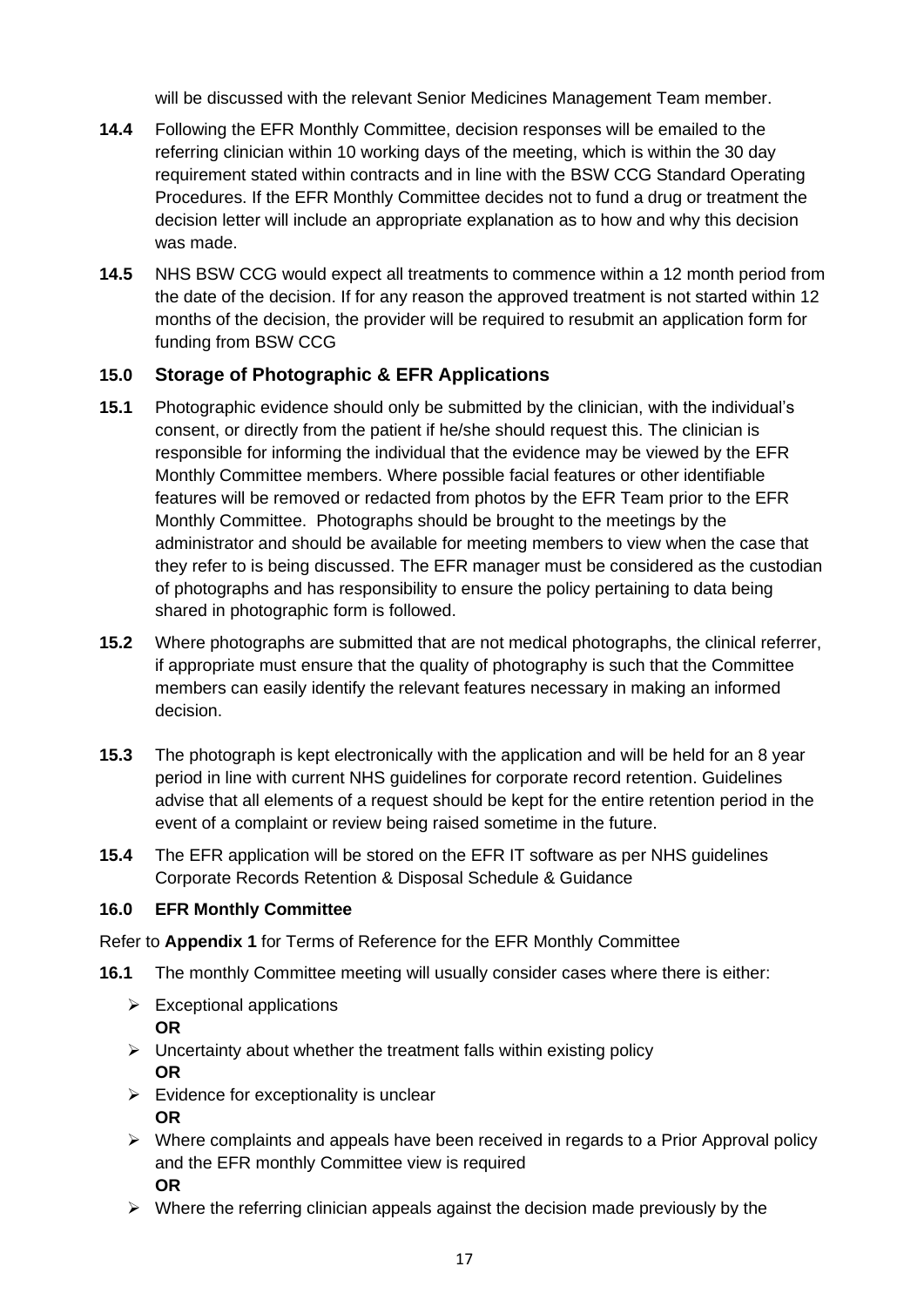Committee and there is new clinical information to consider.

In considering the funding requests, the Committee will aim to:

- Promote consistency, fairness and equity.
- Ensure effective use of resources but also ensure that the decisions are based on clinical evidence.
- Improve the rigor of the processes ensuring decisions are rational, reasonable and transparent.
- Explore the grounds for any relevant clinical exceptionality presented and apply the EFR policy.
- **16.2** Decisions will be reached by consensus where possible but if a consensus cannot be achieved, will be decided by a vote of the Committee members. If the Committee is equally split following extensive discussion then the chair of the Committee will have the casting vote.
- **16.3** The EFR Monthly Committee shall be entitled to approve/decline or defer Exceptional Funding Requests. The following will be considered:
	- The EFR Monthly Committee is not authorized to approve funding for cases which are considered to form part of a service development. Providers are expected to seek funding for new treatments and services through commissioning managers by submitting a business case and not through the EFR system. However the committee can consider approving funding for individual cases where the individual is clinically exceptional to the cohort in question and the requested intervention has evidence of safety, efficacy and cost effectiveness. In addition, in rare circumstances if a new (first time) request for an un-commissioned service is received for an individual, consideration for funding may be appropriate whilst a business case is being developed for consideration of funding for the cohort. In these circumstances it must be demonstrated that the treatment for this individual would be safe, effective and cost effective, as demonstrated by critical review of the literature. In addition the CCG may decide that funding for a rare condition will only be considered individually rather than commissioning a service for a cohort. In these circumstances it would be expected that a commissioning policy is developed to support decisions.
	- The EFR Monthly Committee is not required to accept the views expressed by the individual or the requesting clinicians concerning the likely clinical outcomes for the individual of the proposed treatment. The Committee is entitled to reach its own views on the likely clinical outcomes for the individual of the proposed treatment; and the quality of the evidence to support that decision and/or the degree of confidence that the Committee has about the likelihood of the proposed treatment delivering the proposed clinical outcomes for the individual.
	- The EFR Monthly Committee shall be entitled, but not obliged to commission its own reports from any duly qualified or experienced clinician, medical scientist or other person having relevant skills concerning the case that is being made that the treatment is likely to be clinically effective in the case of the individual.
	- The EFR Monthly Committee shall be entitled to approve requests on the basis of exception where the following condition is met:
		- $\circ$  In determining whether an individual is able to demonstrate exceptional circumstances the EFR Monthly Committee shall compare the individual to other people with the same presenting medical condition at a similar stage of progression. Based upon the evidence provided to it the Committee shall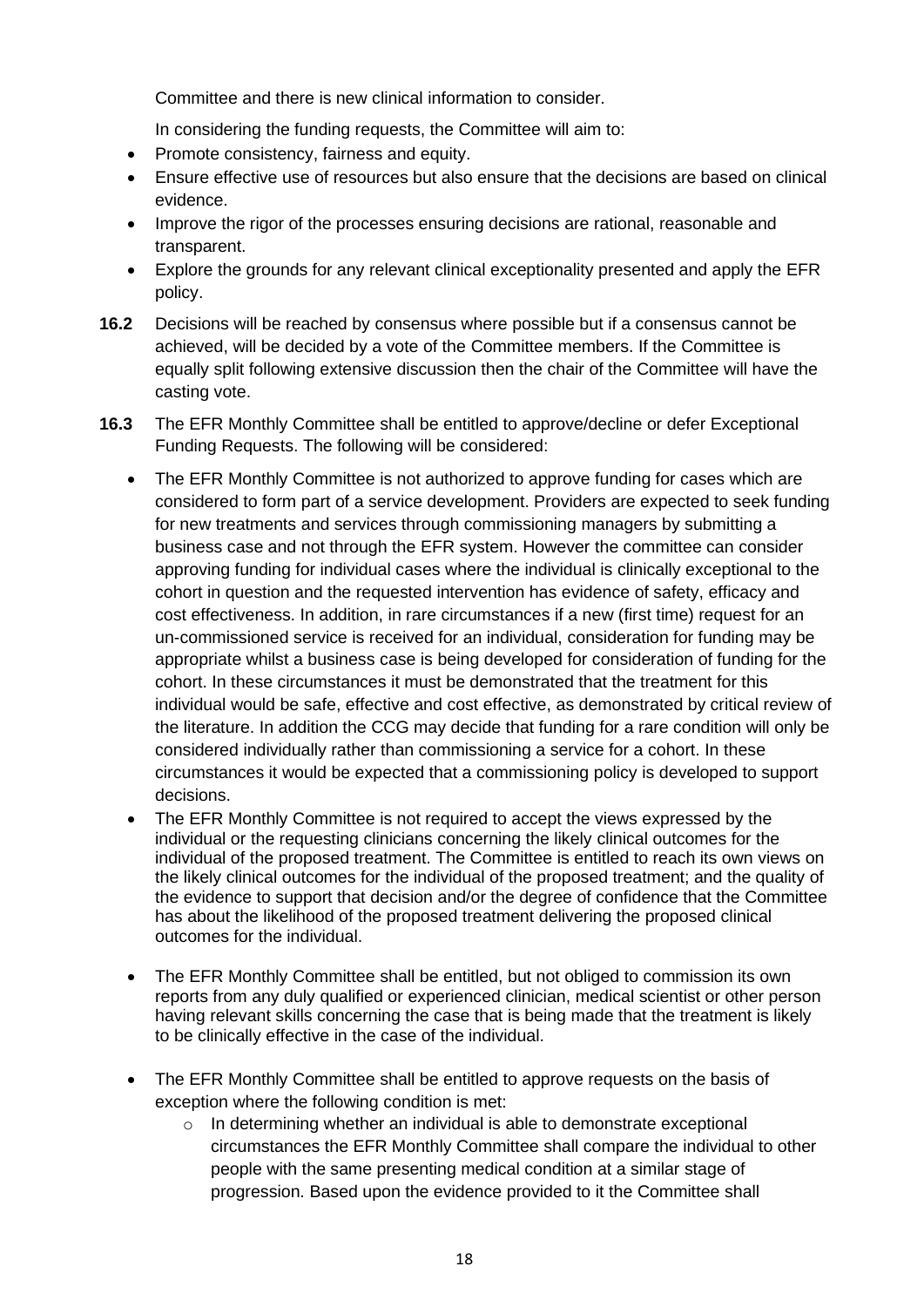determine whether the individual has demonstrated exceptional clinical circumstances. The evidence to show that, for the individual, the proposed treatment is likely to be clinically effective may be part of the case that the individual's clinical circumstances are considered to be exceptional.

- **16.4** The meeting notes will form the rationale and decision for each application The EFR Monthly Committee will make one of the following decisions:
	- o Approve the funding request
	- o Decline the funding request
	- $\circ$  Defer the request and ask for more information from the referring clinician.

Funding decisions made by the team and/or EFR Monthly Committee on behalf of the organization may impact on various healthcare budgets within the organisation.

- **16.5** Where the request is agreed the letter may request that a report is provided on the individual's progress to determine whether the treatment is effective. The CCG may use this information to consider the continuation of treatment.
- **16.6** Where the request is refused, a clear, accurate and comprehensive explanation must be given. The letter should state that the case could be reconsidered at the next available EFR Monthly Committee if new clinical evidence becomes available.
- **16.7** The refusal notification must include advice to the referring applicant about the terms on which they can make a reconsideration request. It is the duty of the referring applicant to inform the individual about the reconsideration process.

#### **17.0 EFR Reconsideration requests**

- **17.1** The purpose of a reconsideration request is to revisit previous decisions made by the EFR monthly Committee where new or additional clinical information that was not previously submitted before will be taken into account before a further decision is made by the Committee.
- **17.2** Reconsideration requests must be made by a clinician on behalf of the individual. The CCG will not accept requests instigated by an individual, their family or other non-clinical representative (e.g. local MP).
- **17.4** Reconsideration requests must be submitted in writing to the EFR Administrative Team within 6 months of the date of the decision letter declining funding.
- **17.5** Applicants or individuals wishing to complain about the decision itself should contact the relevant Individual Advice Liaison Service (PALS) for advice or complaints team to make a formal complaint.
- **18.0 EFR Appeals Process** The EFR Appeal process enables applicants to appeal against the decision made by the EFR committee.

#### **See appendix 3 for Terms of Reference.**

- **18.1** If after two reconsideration requests have been denied and the patient/clinician is still unhappy with the outcome an appeal may be logged with the EFR/PA team.
- **18.2** Appeal requests must be submitted in writing to the EFR Administrative Team within 30 days of the date of the decision letter to decline funding.
- **18.3** The purpose of the Appeals Panel is to review previous decisions made by the EFR monthly Committee, where it was arguable that the decision was either not made in accordance with the CCG Clinical Policies or where it was made without adequately taking account of relevant information.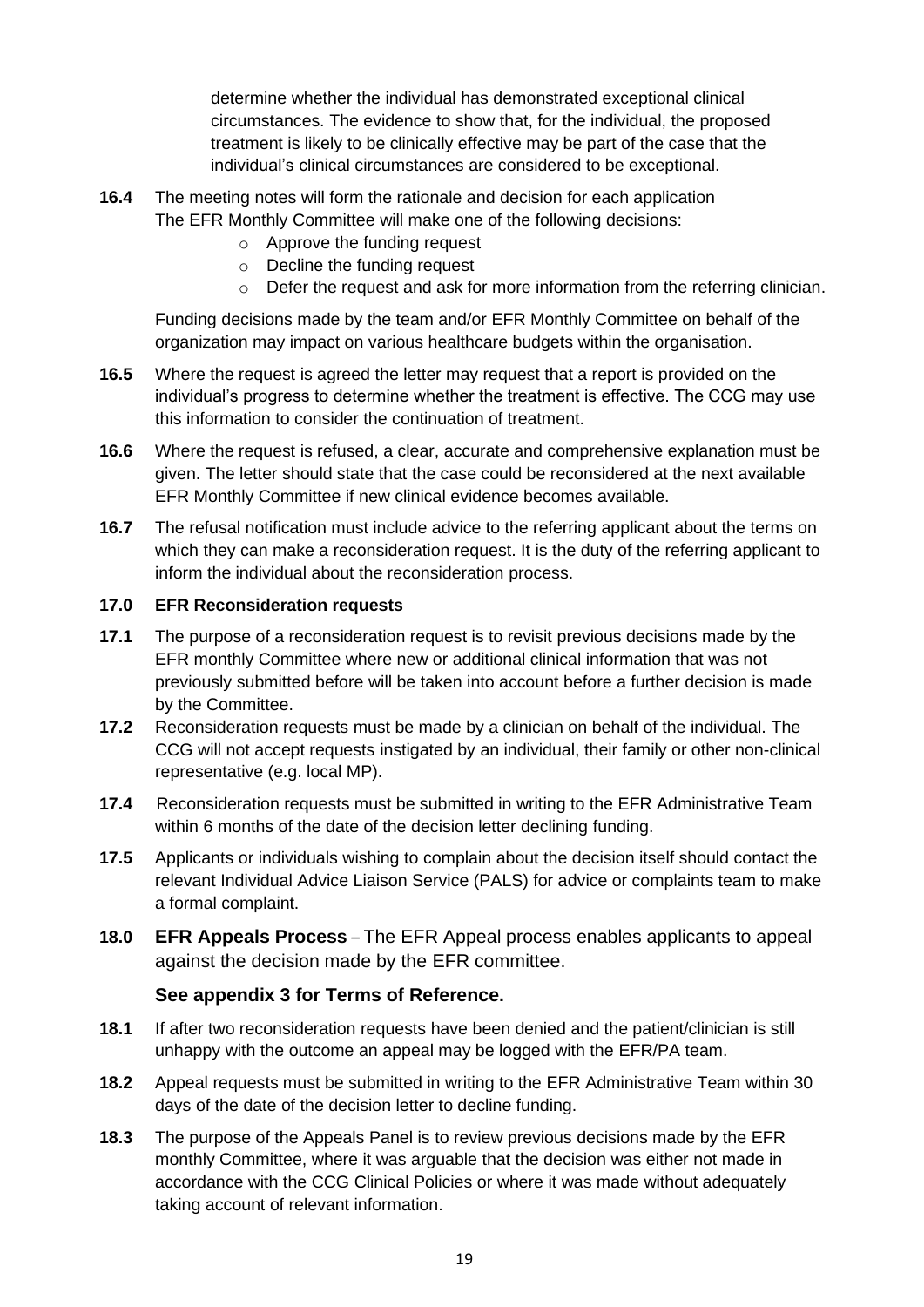- **18.4** The appeal request must indicate the applicant's grounds for appeal. There are three grounds for appeal that can be considered:
	- $\circ$  Illegality: the refusal of the request was not an option that could lawfully have been taken by the EFR Monthly Committee.
	- o Procedural Impropriety: There were substantial and/or serious procedural errors in the way in which the EFR Process was conducted.
	- $\circ$  Irrationality: Whether the decision was irrational in light of the information available to the committee.
- **18.5** Supporting statements from the individual(s) and third parties can be submitted to accompany the request for consideration as part of the appeal, but no new evidence can be provided following a decision to decline funding. The correct procedure is to resubmit a request for reconsideration as an EFR.
- **18.6** The BSW CCG may request an EFR Committee from a neighboring CCG to revisit the case to ensure the case has been independently reviewed and a decision made.
- **18.7** This decision of the Appeals Panel is final

#### **19.0 Complaints**

**19.1** Individuals have the right to raise a formal complaint with the CCG via the NHS Complaints Procedure should they be unhappy with the CCG's handling of their case (i.e. staff attitude, communication, or the way in which the policy or procedure has been followed, adherence to procedure). The NHS Complaints Procedures is set out to address concerns over service provision and not funding decisions. It cannot be used to investigate or influence funding decisions and the appropriate process for reconsideration or appeal should be followed.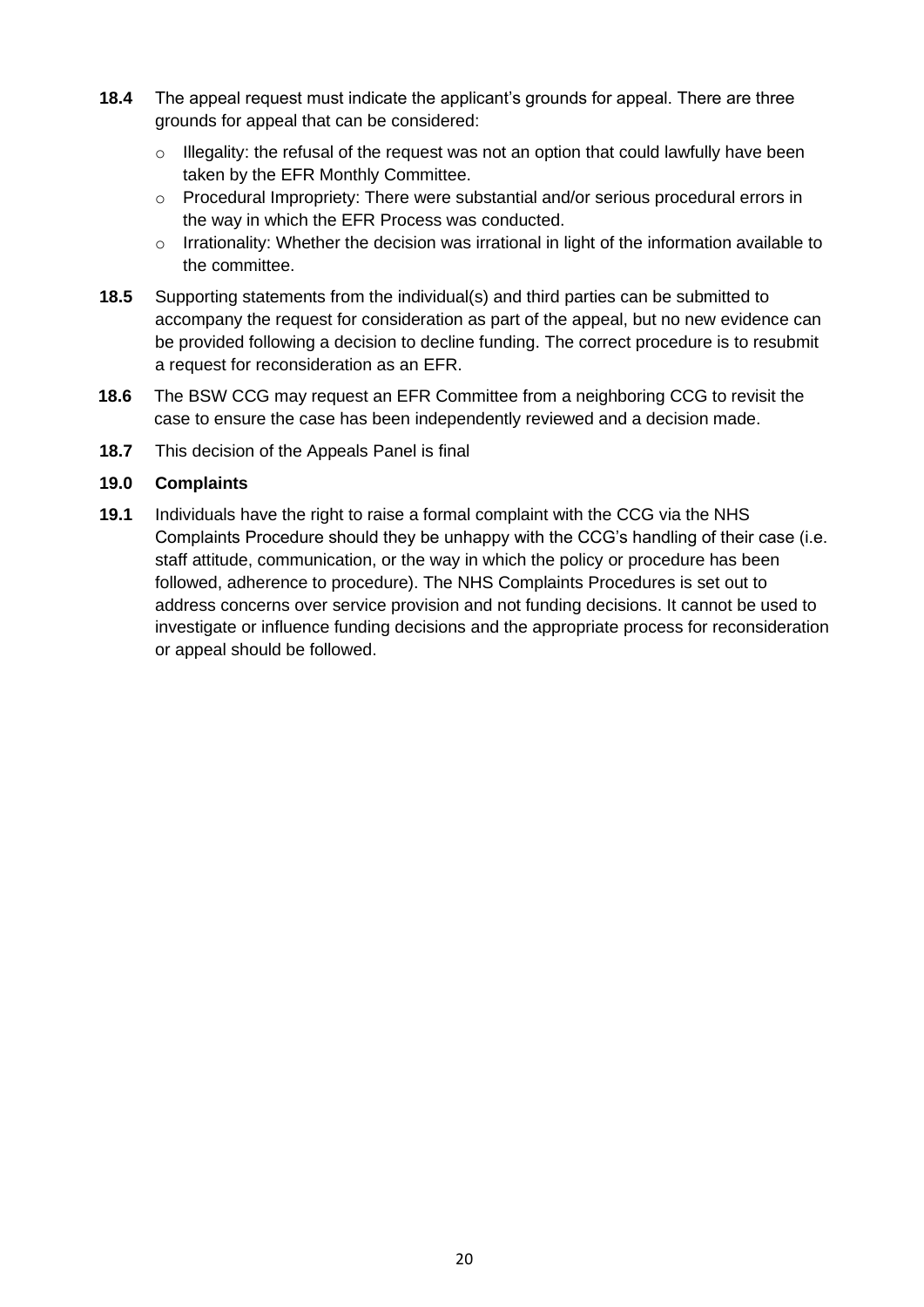## **Appendix 1 - Exceptional Funding Request Committee - Terms of Reference**

## **1. Introduction**

- 1.1 The Exceptional Funding Request (EFR) Committee is the committee the CCG has authorised to take decisions on its behalf on Exceptional funding requests. The purpose of the EFR committee is to consider funding requests on behalf of BSBSW. The EFR committee will decide in each case whether funding should be approved or declined in line with the Exceptional Funding Requests policy for BSBSW.
- 1.2 The EFR committee meeting will consider cases where there is uncertainty about whether the treatment falls within existing policy or where evidence for exceptionality is claimed. Or if the referring clinician appeals against the decision made by the committee and there is new clinical information to consider.

### **2. Membership**

- 2.1 Membership of the EFR committee shall include:
	- **EXECT** Director of Medicines Optimisation, EFR and Prior Approvals (Chair)
	- Public Health Consultant / Specialist or nominated deputy
	- 3 Practicing GP representatives from within BSW CCG (Deputy Chair)
	- **EFR Manger or nominated deputy (non-voting member)**
- 2.2 In the event of the Chair of the committee being unable to attend all or part of the meeting, the Deputy Chair (one of the attending GP's) will deputise for that meeting.
- 2.2.1 Additional members may be co-opted, and the EFR committee may decide whether they have decision making rights in the EFR committee discussions, e.g. Public Health Registrars and Commissioners
- 2.2.2 For particularly complex cases, other individuals with clinical expertise and skills may also be Included on the EFR committee, these colleagues can also contribute to the work of the EFR process as part of their training. They can attend EFR committee meetings as non-voting members.

#### **3. Quorum**

- 3.1 The committee will be quorate if four of the members are present; this should include two of the GP representatives, one public health representative, the Head of EFR or nominated deputy and the EFR manager or nominated deputy. Any members unable to attend will be expected to leave their comments on each case for discussion at the EFR committee meeting. Comments will be tabled at the meeting from members who are not present. However, an EFR committee meeting with only four members present should be the exception.
- 3.2 No formal business shall be transacted where a quorum is not reached.

#### **4. Frequency of meetings and attendance**

- 4.1 EFR committee is held on monthly basis and will ensure a minimum of 10 Meetings per year.
- 4.2 Members of the EFR committee should make every effort to attend every scheduled committee meeting.

The EFR Manager will monitor attendance and will report on this annually.

#### **5. Authority**

5.1 The EFR committee has delegated authority from the CCG to make decisions in respect of funding for Exceptional cases. Accountability for those decisions rests with the committee. Decisions will be made on the basis of consensus with the Chair holding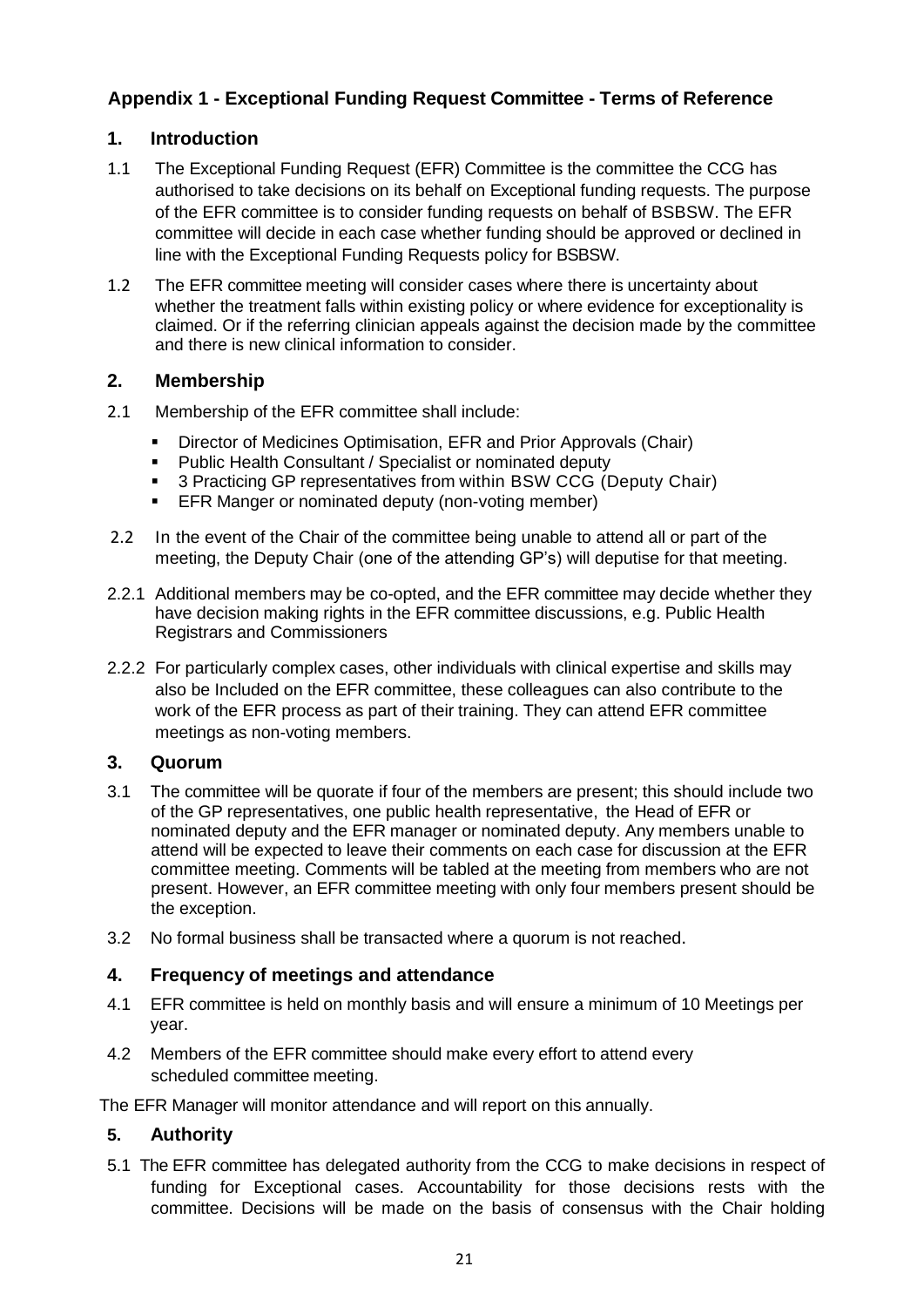deciding vote.

- 5.2 The EFR committee is not obliged to allow patients to attend committee. The EFR process is clinician lead and all deliberations at EFR committee will be based on evidence of individual clinical exceptionality and will not take into account issues relating to social or personal circumstances. It is therefore not appropriate for patients to attend the EFR committee and the Commissioners are not legally bound to invite them. However, patients may submit a supporting statement but this needs to be limited to clinical issues i.e.: what effect the condition has on the patient's activities of day to day living.
- 5.3 The EFR committee is authorised to make the following conclusions:
	- Approve the funding request
	- Decline the funding request.
	- Defer the request and ask for more information from the referring clinician.

NHS BSW CCG expects treatment to commence within a 12 month period from the decision. If for any reason the approved treatment is not started within 12 months from the decision, the provider will be required to seek re-authorisation of funding from NHS BSW CCG.

#### **6. Emergency powers**

6.1 Should the case need EFR committee consideration the urgent decision will be made by virtual discussion, via email or phone between the committee members using the same quoracy principles set out in section 3 (See EFR policy regarding urgent requests; section 9. The exercise of such powers shall be reported and minuted at the next committee meeting.

#### **7. Duties**

- 7.1 **Decision making at EFR committee -** In considering the funding requests, the EFR committee will aim to promote consistency, fairness and equity. Ensure effective use of resources, but also ensure that the decisions are based on clinical evidence. Improve the rigor of the processes ensuring decisions are rational, reasonable and transparent. Explore the grounds for any relevant clinical exceptionality presented and apply the EFR policy. Consider rare cases where no commissioning policy/service exists on an individual basis.
- 7.1.1 The committee is not authorised to make case by case decision making for service developments where the patient represents a cohort of patients who may benefit from the same treatment, The EFR committee shall routinely screen Exceptional funding requests to see whether they represent a service development. The key question used to screen out as a service development will be 'are there likely to be other similar patients in the CCG?' If there is evidence that this patient is representative of other similar patients and forms a cohort, the request will be considered on an individual basis (as per EFR policy) but the provider will be requested to follow normal procedures for introducing new services.
	- 7.1.2 The EFR committee is not required to accept the views expressed by the patient or the requesting clinicians concerning the likely clinical outcomes for the individual patient of the proposed treatment. The committee is entitled to reach its own views on the likely clinical outcomes for the individual patient of the proposed treatment; and the quality of the evidence to support that decision and/or the degree of confidence that the committee has about the likelihood of the proposed treatment delivering the proposed clinical outcomes for the individual patient.
	- 7.1.3 The EFR committee shall be entitled, but not obliged to commission its own reports from any duly qualified or experienced clinician, medical scientist or other person having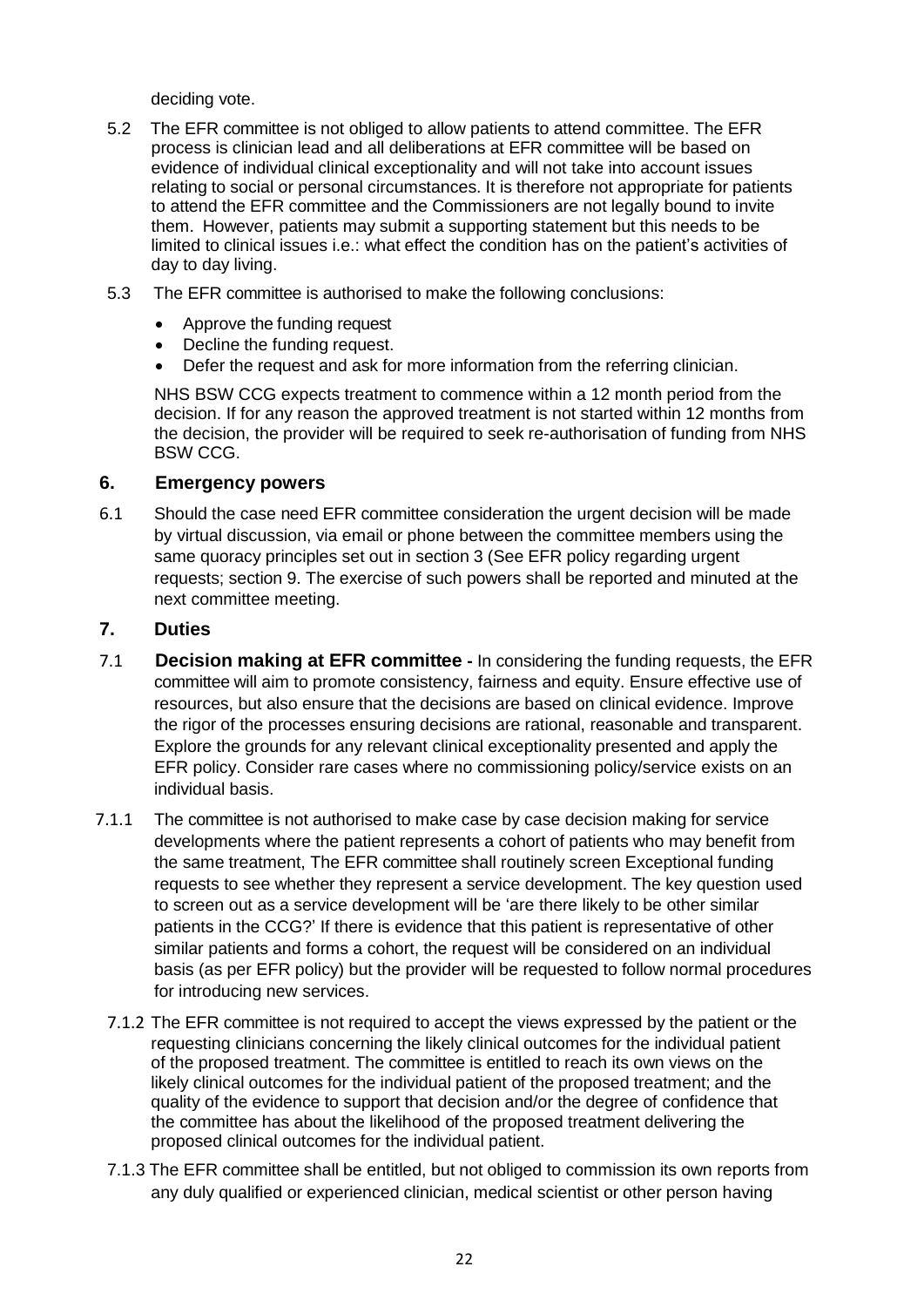relevant skills concerning the case that is being made that the treatment is likely to be clinically effective in the case of the individual patient.

7.1.4 The committee shall be entitled to approve requests on the basis of exceptionality in line with the most recent EFR policy.

#### **8 Patient confidentiality and conflicts of interest**

Any EFR committee members who believe they may have had any clinical involvement with a particular case will excuse themselves from the case. Confidentiality is the responsibility of all committee members and should be maintained at all times. Committee members must follow BSW CCG declarations of interest policy to be noted at every meeting.

#### **9. Reporting arrangements to the Governing Body**

The EFR committee will report any significant issues and risks arising to the executive team via the EFR twice yearly report.

#### **10. Annual review of the EFR committee**

- 10.1 The EFR committee will undertake a twice yearly self-assessment to:
	- **EXEL** Review that these Terms of Reference have been complied with and whether they remain fit for purpose;
	- **•** Determine whether its planned activities and responsibilities for the previous year have been sufficiently discharged; and,
	- Recommend any changes and / or actions it considers necessary, in respect of the above.
	- **Provide the Governing Body with an annual report, which details the outcome of the** annual review.

#### **11. Committee servicing**

- 11.1 The EFR committee shall be supported administratively by the EFR team (or other nominated representative); whose duties in this respect will include:
	- $\Box$  Prepare clinical cases for the meeting.
	- $\Box$  The EFR Manager will seek agreement of the Agenda with the Head of EFR and collation of papers in-line with the EFR Policy.
	- $\Box$  Taking the minutes and keeping a record of matters arising and issues to be carried forward;
	- $\Box$  producing a single document to track the Committees agreed actions and report progress to the committee;
	- $\Box$  Producing draft notes with which to inform the decision letters for approval within five working days of the meeting.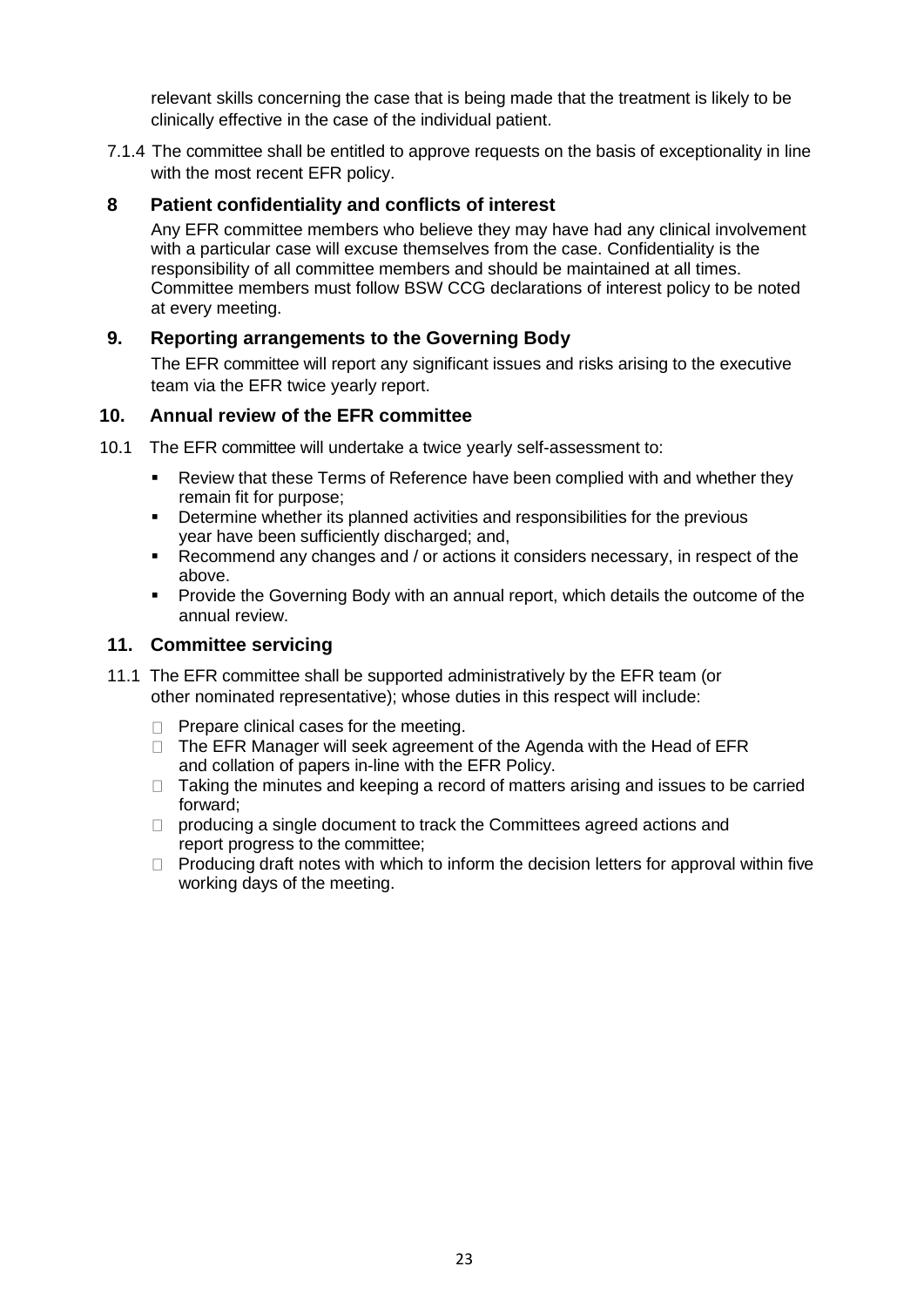| THIS PAGE MUST BE COMPLETED FOR ALL REQUESTS<br>STRICTLY PRIVATE AND CONFIDENTIAL APPLICATION FOR<br><b>EXCEPTIONAL FUNDING:</b>                                                                                                                                                                                                                                                                                                                                                                                                                                                                                           |                                                                                                                                                                      |                   | Nature of proposed treatment or<br>intervention: |      |   |        |             |
|----------------------------------------------------------------------------------------------------------------------------------------------------------------------------------------------------------------------------------------------------------------------------------------------------------------------------------------------------------------------------------------------------------------------------------------------------------------------------------------------------------------------------------------------------------------------------------------------------------------------------|----------------------------------------------------------------------------------------------------------------------------------------------------------------------|-------------------|--------------------------------------------------|------|---|--------|-------------|
| A. Patient Information                                                                                                                                                                                                                                                                                                                                                                                                                                                                                                                                                                                                     |                                                                                                                                                                      |                   |                                                  |      |   |        |             |
| <b>Name</b>                                                                                                                                                                                                                                                                                                                                                                                                                                                                                                                                                                                                                |                                                                                                                                                                      |                   |                                                  | Male | ⊠ | Female | $\boxtimes$ |
| <b>Address</b>                                                                                                                                                                                                                                                                                                                                                                                                                                                                                                                                                                                                             |                                                                                                                                                                      |                   |                                                  |      |   |        |             |
|                                                                                                                                                                                                                                                                                                                                                                                                                                                                                                                                                                                                                            |                                                                                                                                                                      |                   |                                                  |      |   |        |             |
| <b>Post Code</b>                                                                                                                                                                                                                                                                                                                                                                                                                                                                                                                                                                                                           |                                                                                                                                                                      |                   |                                                  |      |   |        |             |
| Date of Birth                                                                                                                                                                                                                                                                                                                                                                                                                                                                                                                                                                                                              |                                                                                                                                                                      | <b>NHS Number</b> |                                                  |      |   |        |             |
|                                                                                                                                                                                                                                                                                                                                                                                                                                                                                                                                                                                                                            | B. Referrer's Details (GP/Consultant/Clinician)                                                                                                                      |                   |                                                  |      |   |        |             |
| <b>Name</b>                                                                                                                                                                                                                                                                                                                                                                                                                                                                                                                                                                                                                |                                                                                                                                                                      |                   |                                                  |      |   |        |             |
| <b>Address</b>                                                                                                                                                                                                                                                                                                                                                                                                                                                                                                                                                                                                             |                                                                                                                                                                      |                   |                                                  |      |   |        |             |
| <b>Post Code</b>                                                                                                                                                                                                                                                                                                                                                                                                                                                                                                                                                                                                           |                                                                                                                                                                      |                   |                                                  |      |   |        |             |
| <b>Telephone</b>                                                                                                                                                                                                                                                                                                                                                                                                                                                                                                                                                                                                           |                                                                                                                                                                      | <b>Email</b>      |                                                  |      |   |        |             |
| <b>GP Details (if not referrer)</b>                                                                                                                                                                                                                                                                                                                                                                                                                                                                                                                                                                                        |                                                                                                                                                                      |                   |                                                  |      |   |        |             |
| <b>Name</b>                                                                                                                                                                                                                                                                                                                                                                                                                                                                                                                                                                                                                |                                                                                                                                                                      | <b>Practice</b>   |                                                  |      |   |        |             |
| By submitting this form you confirm that the information provided is, to the best of your knowledge, true and<br>complete and that you have:                                                                                                                                                                                                                                                                                                                                                                                                                                                                               |                                                                                                                                                                      |                   |                                                  |      |   |        |             |
| Discussed all alternatives to this intervention with the patient<br>$\bullet$<br>Had a conversation with the patient about the most significant benefits and risks of this intervention<br>$\bullet$<br>Informed the patient that this intervention is only funded where criteria are met or exceptionality<br>$\bullet$<br>demonstrated<br>Checked that the patient is happy to receive postal correspondence concerning their application<br>$\bullet$<br>where appropriate, or clarified alternative needs<br>Checked that the patient understands spoken and written English, or clarified required needs<br>$\bullet$ |                                                                                                                                                                      |                   |                                                  |      |   |        |             |
| I understand that it is a legal requirement for fully informed consent to be obtained from the patient (or a<br>legitimate representative of the patient) prior to disclosure of their personal details for the purpose of a<br>Committee/EFR team to decide whether this application will be accepted and treatment funded. By<br>submitting this form I confirm that the patient/representative has been informed of the details that will be<br>shared for the aforementioned purpose and consent has been given.                                                                                                       |                                                                                                                                                                      |                   |                                                  |      |   |        |             |
|                                                                                                                                                                                                                                                                                                                                                                                                                                                                                                                                                                                                                            |                                                                                                                                                                      |                   |                                                  |      |   |        |             |
|                                                                                                                                                                                                                                                                                                                                                                                                                                                                                                                                                                                                                            |                                                                                                                                                                      |                   |                                                  |      |   |        |             |
| <b>Submission</b>                                                                                                                                                                                                                                                                                                                                                                                                                                                                                                                                                                                                          |                                                                                                                                                                      |                   |                                                  |      |   |        |             |
|                                                                                                                                                                                                                                                                                                                                                                                                                                                                                                                                                                                                                            | The completed form(s) should be sent electronically (from a nhs.net email address) in confidence with any<br>other supporting documents to: BSBSW.EFR@nhs.net        |                   |                                                  |      |   |        |             |
|                                                                                                                                                                                                                                                                                                                                                                                                                                                                                                                                                                                                                            | In order to comply with information governance standards, emails containing identifiable patient<br>data should only be sent securely, i.e. from an nhs.net account. |                   |                                                  |      |   |        |             |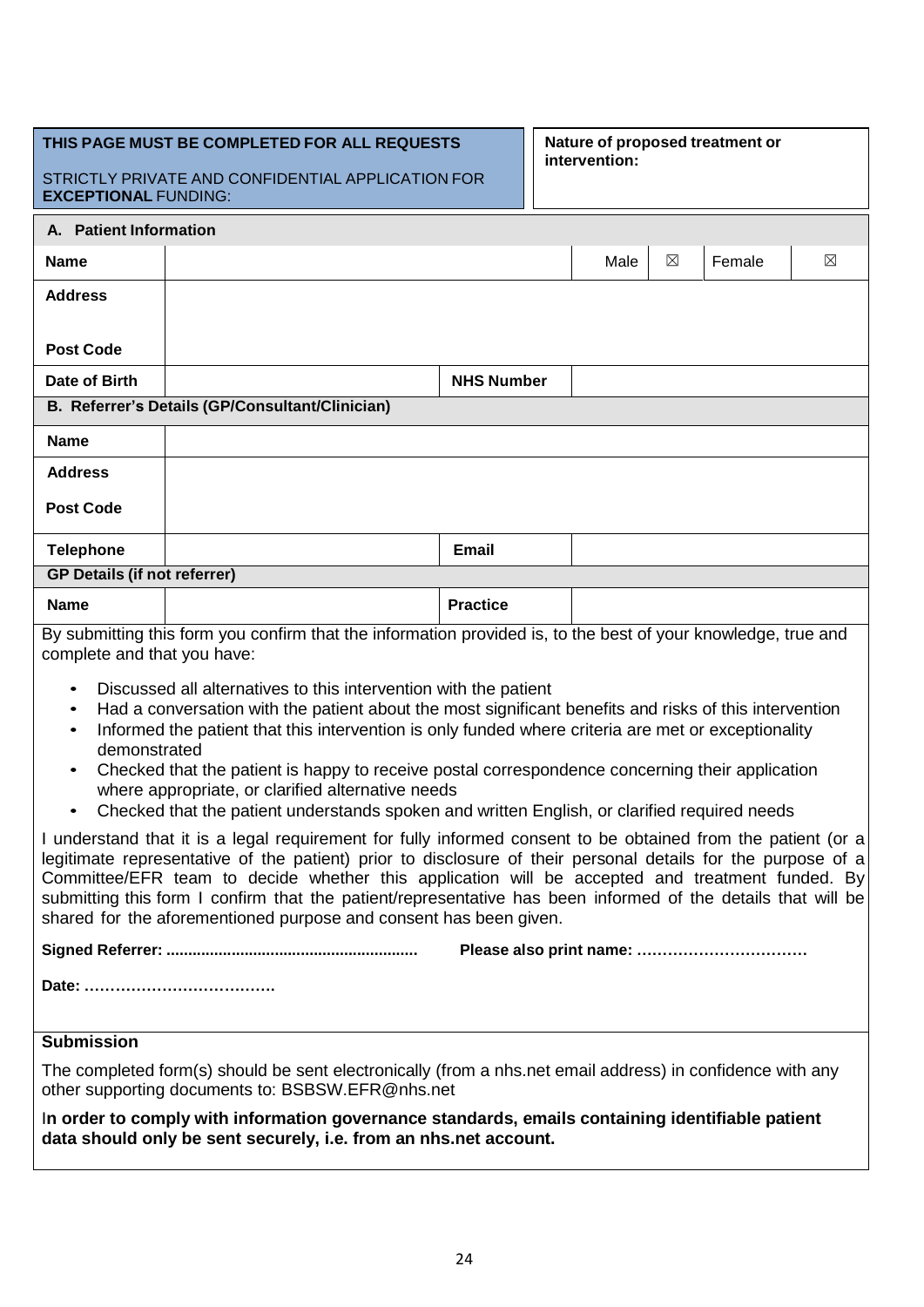#### **Exceptionality Status Statement**

**What makes the individual sufficiently different from the usual cohort of patients) Exceptionality is central to consideration of individual requests for funding.**

In order for funding to be agreed there must be unusual or unique clinical factors about the patient that suggest that they are:

- Significantly different to the general population of patients with the condition in question **AND ARE**
- Likely to gain significantly more benefit from the intervention than might be expected from the average patient with the condition.

#### **HOWEVER:**

- The fact that a treatment is likely to be efficacious for a patient is not, in itself, a basis for an exception.
- If a patient's clinical condition matches the 'accepted indications' for a treatment that is not funded, their circumstances are not, by definition, exceptional.
- Social value judgements (the 'worth' of patients) are not relevant to the consideration of exceptional status but there may rarely be exceptional circumstances where benefits may go beyond the patient (e.g. as a carer) in respect of social or health related benefits for others.

Taking account of the Exceptional status statement above – Why do you consider this patient to have Exceptional Clinical circumstances? Please provide details and evidence to support your request.

D. Costs

Cost of treatment requested:

(for drug therapy – cycle and annual costs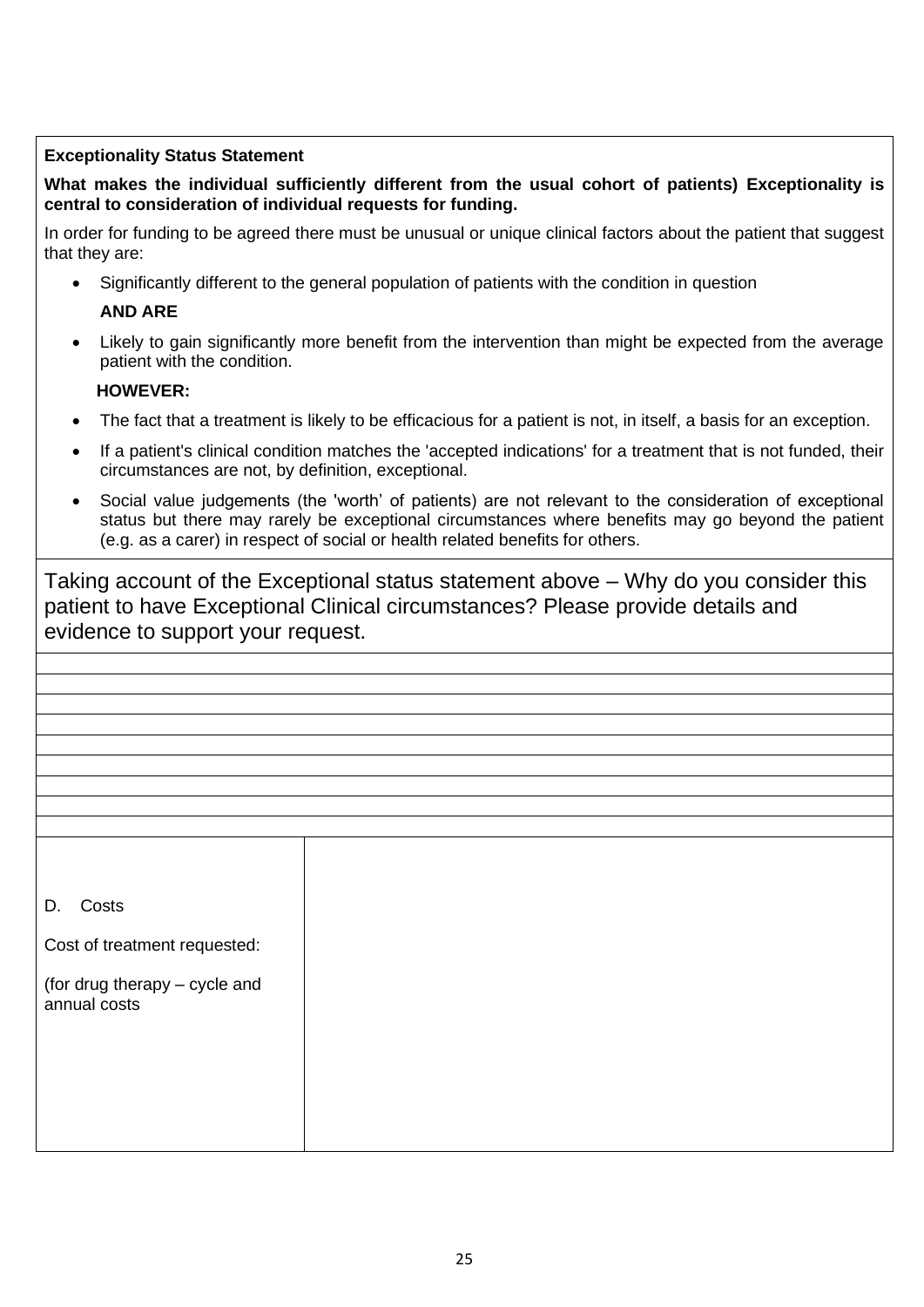## **Appendix 3**

## **EFR Appeal Panel: Terms of Reference**

#### **1. Governance Arrangements**

- 1.1.1 The EFR Appeals Panel will be accountable to the Clinical Commissioning Group (CCG) Governing body via its Committee structure
- 1.1.2 Members of the EFR Appeals Panel will be appointed by the CCG's Chief Officer or BSW CCG will request a neighboring CCG and its EFR team to independently review the case.
- 1.1.3 The EFR Appeals Panel will be supported to discharge its responsibilities administratively by the EFR service.

#### **2. Duties and Responsibilities**

2.1.1 The EFR team will receive and acknowledge the letter of appeal. The EFR triage meeting will be responsible for undertaking the preliminary assessment of the appeal request to determine whether new evidence has been received and if the case should be sent back to Committee. If no new evidence has been received, the case should be passed to an EFR Appeal Panel.

- 2.1.2 Where it is decided to convene a Panel, members of the Appeals Panel should be provided with full details of the case including all correspondence, evidence of clinical and cost effectiveness, full documentation of the discussion and outcome.
- 2.1.3 The Appeals Panel will need to consider whether there are grounds for appeal:
	- Illegality: the refusal of the request was not an option that could lawfully have been taken by the EFR Committee.
	- Procedural impropriety: There were substantial and/or serious procedural errors in the way in which the EFR Process was conducted.
	- Irrationality: Whether the decision was irrational in light of the information available to the Committee.
- 2.1.4 An EFR Appeal Panel will not consider new evidence. New evidence must be considered as an EFR resubmission.
- 2.1.5 If the Appeal Panel upholds the original EFR Committee's decision, the appellant will be advised that if they wish to take the matter further this must be done through the NHS Complaints process.
- 2.1.6 If the Appeals Panel considers that the EFR Committee did not consider all the evidence provided the application can be directed back to the EFR Committee for re-consideration.

#### **3. Constitution**

#### 3.1 **Meetings**

- 3.1.1 EFR Appeal Panel meetings will be held in private. Patients and their representatives will not be permitted to attend the panel discussions to put forward their case verbally. All appeal cases must be submitted in writing to the Panel.
- 3.1.2 The EFR Appeal Panel will adopt the consensus method of decision making where a unanimous view cannot be reached on an individual case. In the case of an equal vote, the Chair shall have a second and casting vote.

#### 3.2 **Membership**

3.2.2 All EFR Appeal Panel members must be independent of any of the original decision making processes and not have been a member of the EFR Committee involved in the original decision. The member must be familiar with all relevant policies and procedures.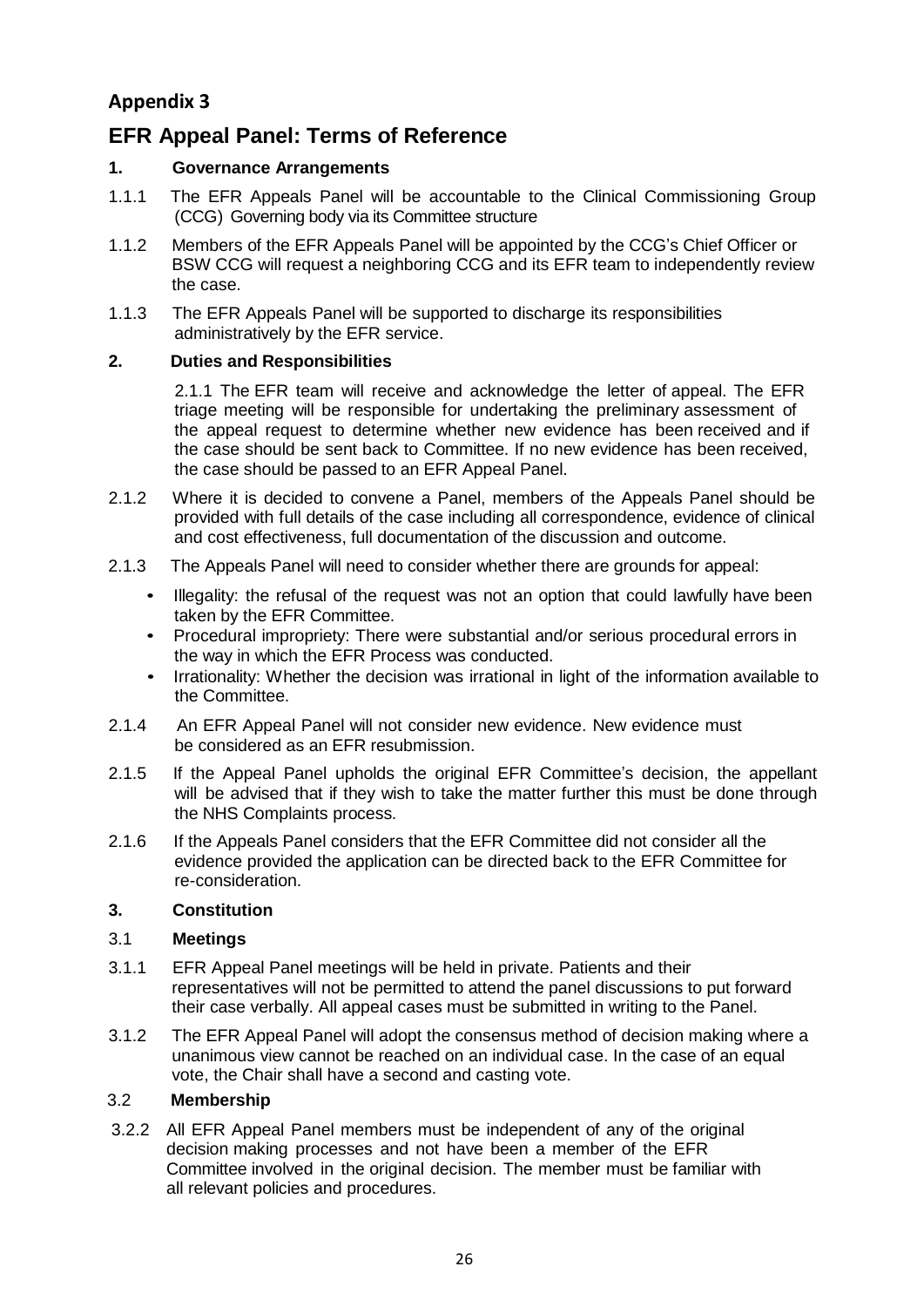3.2.3 EFR Appeal Panel members are required to declare their interests before serving on an EFR Appeal Panel. Any conflicts of interest must be declared as a standing item at the commencement of every meeting and the Chair will decide the appropriate action, including requesting that members withdraw from the meeting.

#### 3.3 **Chair**

3.3.2 The Chair must be identified in advance of the meeting, and must be available to approve the minutes and relevant correspondence and fulfill and any other obligations within the specified time frame**.**

#### 3.4 **Frequency of Appeals Panels**

- 3.4.2 The numbers of appeals that may be received are difficult to predict and therefore arrangements for Appeal Panel meetings will be flexible, and will be arranged to ensure that appeals are considered within 20 working days of an appeal being received by the EFR Team.
- 3.4.3 If a matter is exceptionally urgent the Chair shall have the power to call an EFR Appeal Panel at any other time.

#### 3.5 **Quorum Arrangements**

3.5.2 The EFR Appeal Panel may not proceed unless at least two members are present, including the Chair.

#### 3.6 **Reporting**

- 3.6.2 The minutes of the meetings shall be recorded by the relevant EFR Manager/Officer and approved by the Chair of the Appeal Panel.
- 3.6.3 Copies of minutes will not be distributed to EFR Appeals panel members for their retention and will not be placed in the public domain in order to preserve patient confidentiality.

#### 4. **Confidentiality**

- 4.1 Anonymity is essential for two reasons:
	- In order to protect patient's identity, for this reason the requesting clinician is asked to not refer to the patient by name or initials within the rest of the application form.
	- For equity of decision making, to ensure that the Committee decisions do not take into account personal details such as age or sex.
- 4.2 Depending upon individual clinical circumstances it may be necessary to reintroduce information on the patient's age and/or sex for consideration. When cases are considered which require access to confidential clinical information through triage, implied consent to disclose such information to all members of the EFR Appeal Panel will be assumed. This will be indicated to patients by the referring clinician and be confirmed in EFR publicity material.

#### 5. **Review**

5.1 The EFR Appeal Panel's Terms of Reference will be reviewed annually or in light of any changes in legislation, practice or local/national guidance.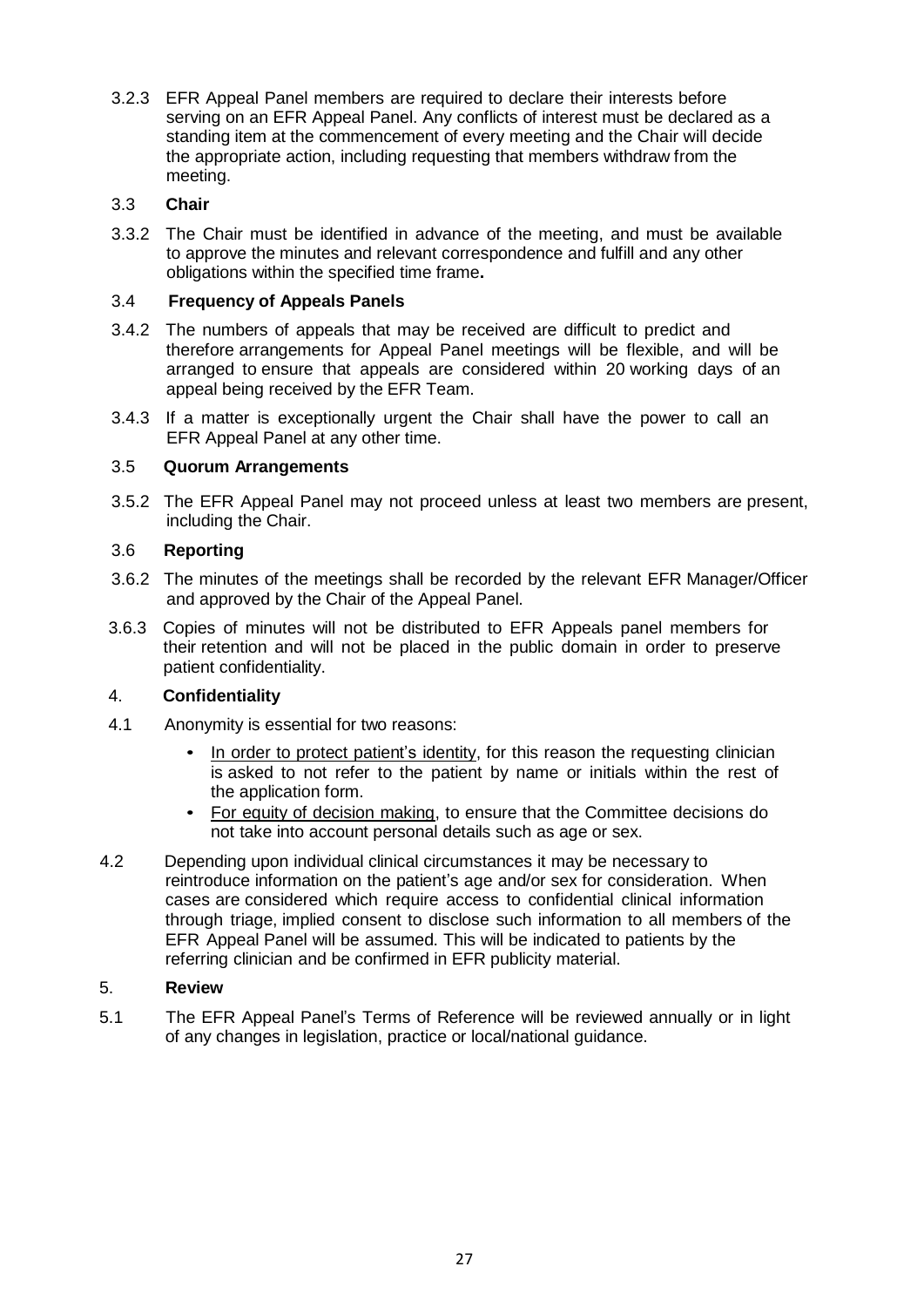## **Appendix 4**

## **Individuals Changing Responsible Commissioner**

Where the commissioner has assumed responsibility for exercising the Secretary of State's function under the NHS Act of 2006 in respect of individuals where

- The individual has been previously provided with one or more particular treatments by another NHS commissioning body and wishes the CCG to continue to commission those treatments for the individual
- An individual in the same clinical circumstances would not routinely have been provided with those particular treatments by the commissioner.

The policy of the commissioner is to operate in favor of continuing to provide the particular treatments to the individual. However, the Commissioner reserves the right not to continue funding for all or any of the treatments if, in the circumstances of the case, the commissioner has a good reason for refusing to commission a particular treatment for the individual, Commissioners could reason that:

- The particular treatment is likely not to be clinically effective; **OR**
- The particular treatment is likely not be cost effective for the individual; **OR**
- That the commissioner had a concern an individual had arranged or may have arranged to change their responsible commissioner wholly or partly in order to obtain the requested treatment;
	- **OR**
- Where the continuation of the funding for this particular treatment may create a level of inequity with other local individuals so that the commissioner considers that the particular treatment should not be funded.

The commissioner reserves the right to seek a formal clinical review of the individual's future healthcare needs and to consider whether the decision to provide the individual with any further courses of treatment of the type previously provided, and of any other nature, are equitable and appropriate.

The individual's future healthcare needs, including consideration of whether to provide the individual with any further courses of treatment of the type previously provided, will be determined through the commissioner's usual local decision making mechanisms.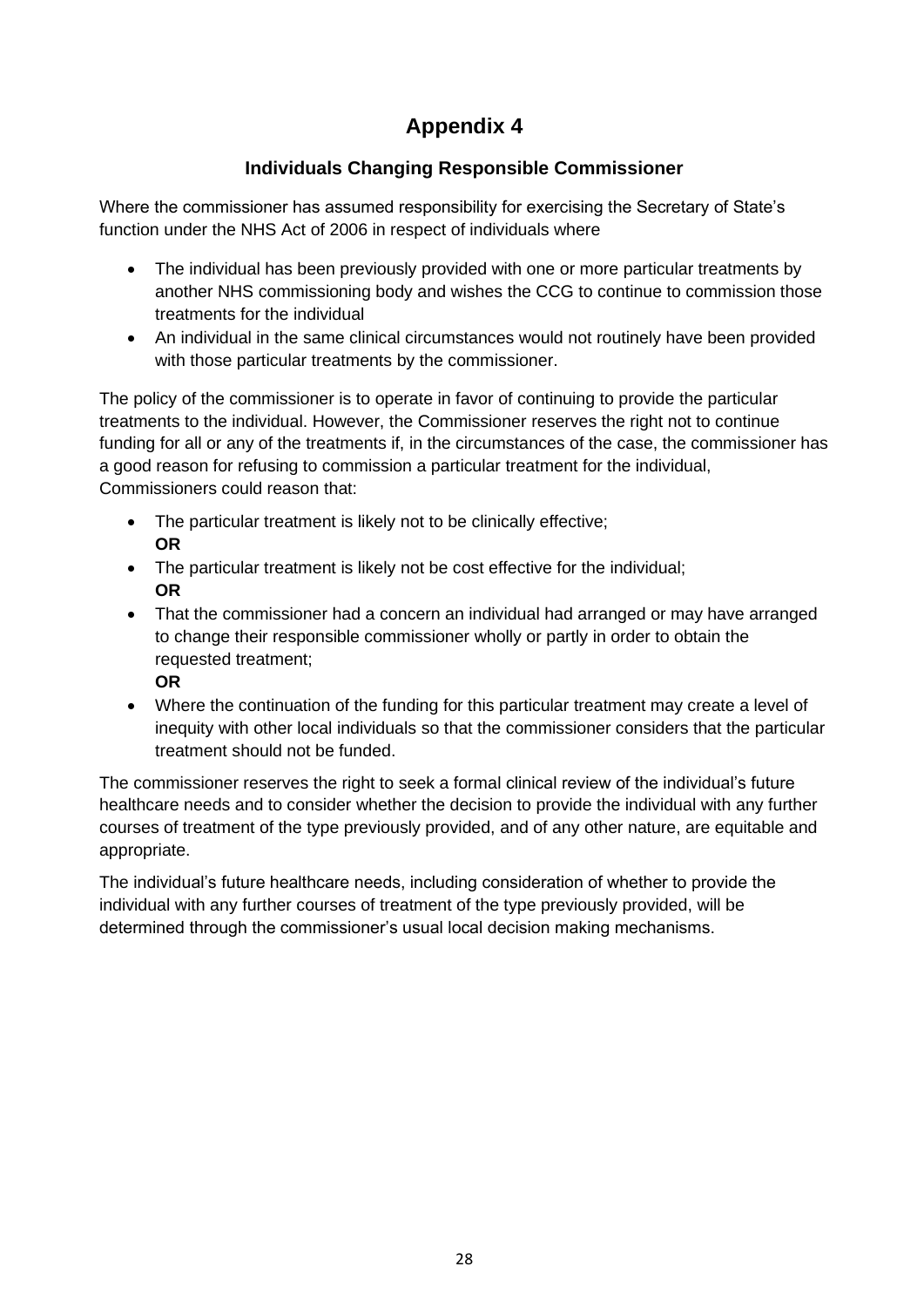## Appendix 5

# **Standard Operating Procedure**

## **Prior Approvals**

July 2020

## **Contents**

| 2.0 |                                                              |  |
|-----|--------------------------------------------------------------|--|
| 3.0 |                                                              |  |
| 4.0 |                                                              |  |
| 5.0 | Consequences of undertaking Activity without Prior Approval2 |  |
| 6.0 | BSW Process for Assessing Compliance with PA Policy3         |  |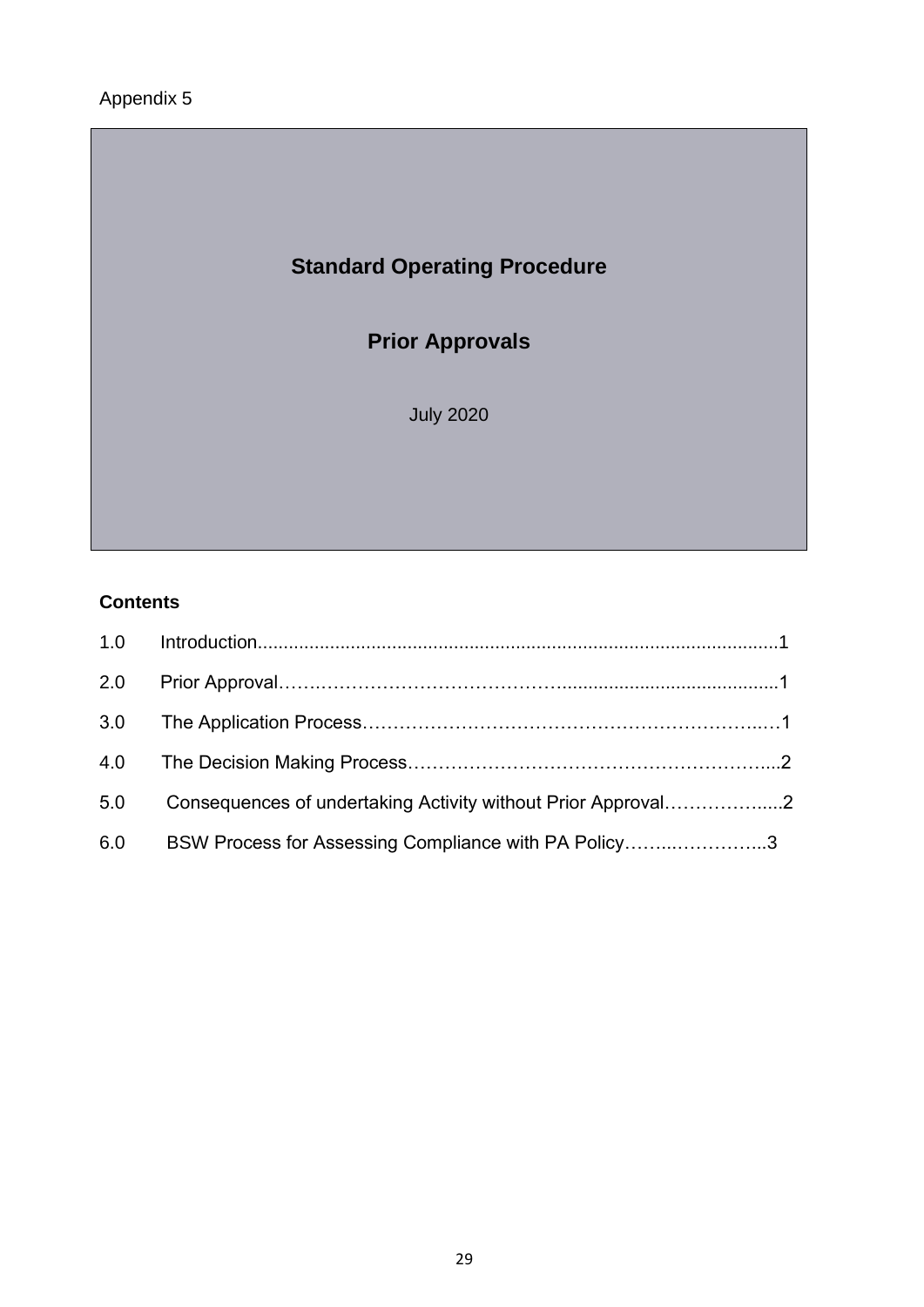## **1.0 Introduction:**

1.1 The Prior Approval (PA) procedure sets out BaNES, Swindon and Wiltshire Clinical Commissioning Group's (BSW CCG) approach to treatments identified on the Clinical Commissioning Policies list as requiring Prior Approval.

## **2.0 Prior Approval**

2.1 BSW CCG's Prior Approval process applies to treatments that are considered appropriate in certain circumstances, but where funding is granted on a case by case basis when BSW CCG is assured that specific pre-determined and evidence based criteria have been met.

The Prior Approval process should not be confused with BSW CCG's Exceptional Funding Request (EFR) process which deals with requests for individuals whose 'exceptional' (i.e. there is something about the patient's condition or circumstances that differentiate them on the basis of need from other patients with a similar diagnosis or condition and would justify funding being provided in an Exceptional case when it is not routinely funded for others).

## **3.0 The Application Process**

3.1 The Clinical Commissioning Policy identifies all procedures that require BSW CCG approval prior to treatment, and provides details of the criteria that the patient will need to meet in order for PA to be granted.

3.2 Where the reviewing clinician believes that a patient demonstrably meets the criteria set out in the policy, a Prior Approval application, along with supporting evidence such as a clinical letter, must be submitted by the clinician to BSW CCG and confirmation of funding received before the patient proceeds for treatment.

3.3 The reviewing clinician must inform the patient that the proposed treatment is subject to Prior Approval, and that patient details will be shared with BSW CCG in order to support the PA process.

3.4 A Prior Approval application can be made at any appropriate point in the patient pathway prior to treatment, but should be made at the earliest possible stage in the pathway after the need for a Prior Approval procedure has been identified. This means that Prior Approval will either be sought by the referrer prior to referral, or by the secondary care clinician following triage or initial assessment in secondary care.

## **4.0 The Decision Making Process**

4.1 All Prior Approval applications will be reviewed by BSW's PA/Exceptions Team to ensure that the relevant criteria have been met. Following the BSW review process the outcome will be communicated to the clinician that submitted the application, confirming:

• That the application is supported and funding approved

**OR** 

That the application is supported for an assessment only in the first instance. (Should surgical intervention and/or further treatment be required following an assessment a further application would need to be submitted from secondary care for consideration to the prior approval office.

**OR**

That the application is rejected and funding is not approved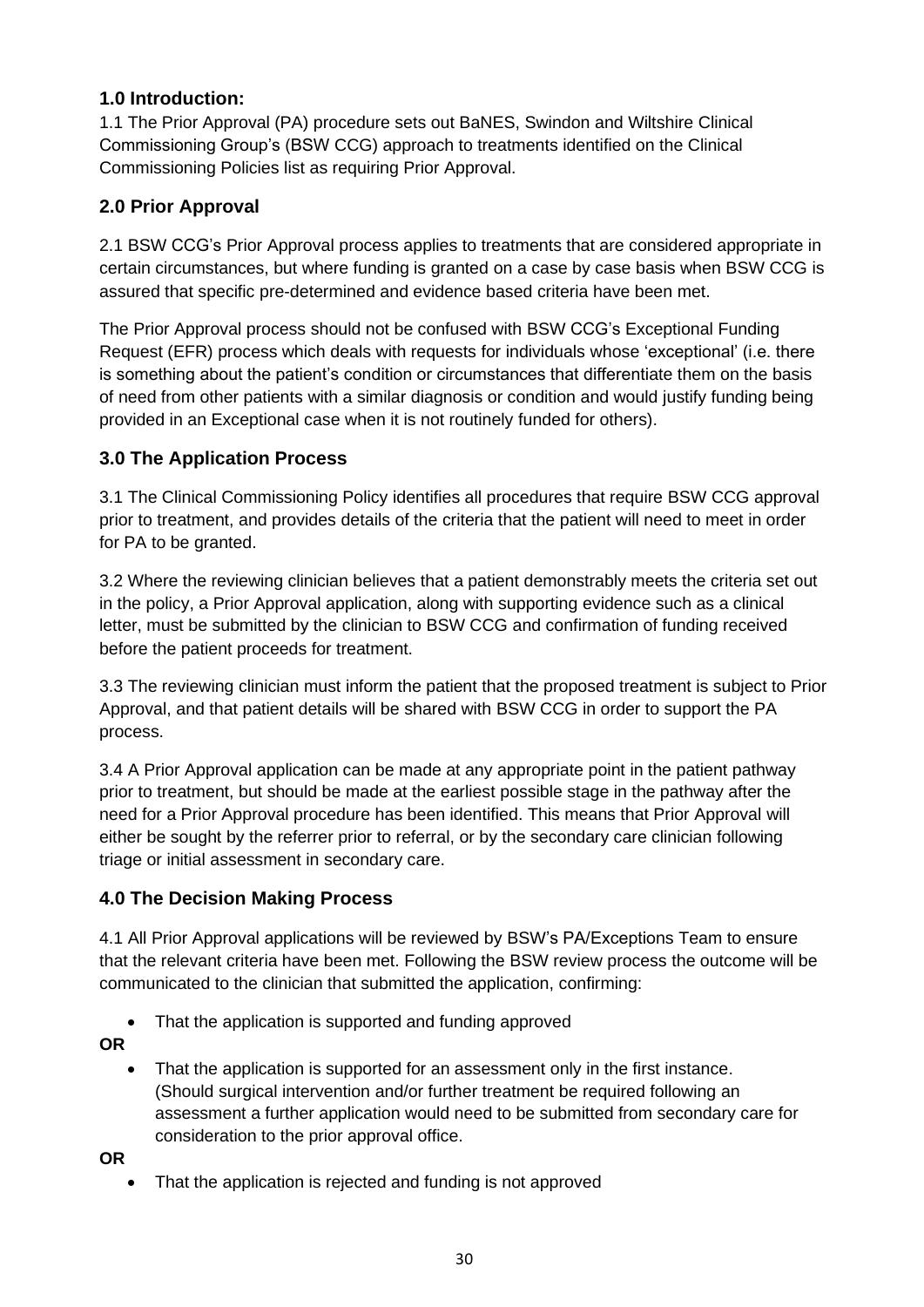4.2 If the application does not demonstrate how a patient meets the necessary criteria, the application will be rejected.

4.3 BSW CCG will aim to respond to all Prior Approval applications within 30 days of receipt of the application.

4.4 BSW CCG will record details of all approved and rejected Prior Approval applications on the Exceptions & Prior Approval database, to support assessment of compliance with BSW CCG policy.

4.5 If the Prior Approval application is submitted by a referring GP, that GP must ensure that evidence of Prior Approval being granted is included within their referral to secondary care. If such evidence is not included in the referral the provider may reject the referral. Secondary care providers must ensure that evidence of PA being granted (either prior to referral or following triage or assessment) is included within the patient's medical record for audit purposes.

## **5.0 Consequences of Undertaking Activity without Prior Approval funding.**

5.1 All providers of NHS care have a responsibility for ensuring that Prior Approval procedures are only undertaken where the relevant clinical criteria are met and funding has been agreed through BSW's PA process. If Prior Approval has not been granted the procedure should not be undertaken.

5.2 On any occasion where a provider undertakes Prior Approval activity where a Prior Approval application has not been submitted or where a Prior Approval application has been submitted but has been rejected, in accordance with Service Condition 29.22 of the NHS Standard Contract that provider will not be paid for the activity.

5.3 On any occasion where a provider undertakes a PA procedure having sought PA approval, but where BSW CCG failed to respond within 10 working days of receipt of the request, in accordance with Service Condition 29.26 of the NHS Standard Contract, Prior Approval will be assumed to have been granted and the provider will be paid for the activity.

## **6.0 BSW CCG Process for Assessing Compliance with PA Policy**

6.1 BSW CCG will assess compliance with this policy through a data driven review that compares approved cases against actual activity undertaken by providers. If this process identifies any cases that have been undertaken without the necessary approval, in accordance with Service Condition 29.22 BSW CCG will withhold payment for that treatment.

6.2 Providers will be given an opportunity to review any cases identified through the above process, and if they are able to provide sufficient evidence within agreed timescales to demonstrate to BSW's satisfaction that either Prior Approval was granted, or that Prior Approval did not apply to the procedure in question, then the provider will be paid for the activity.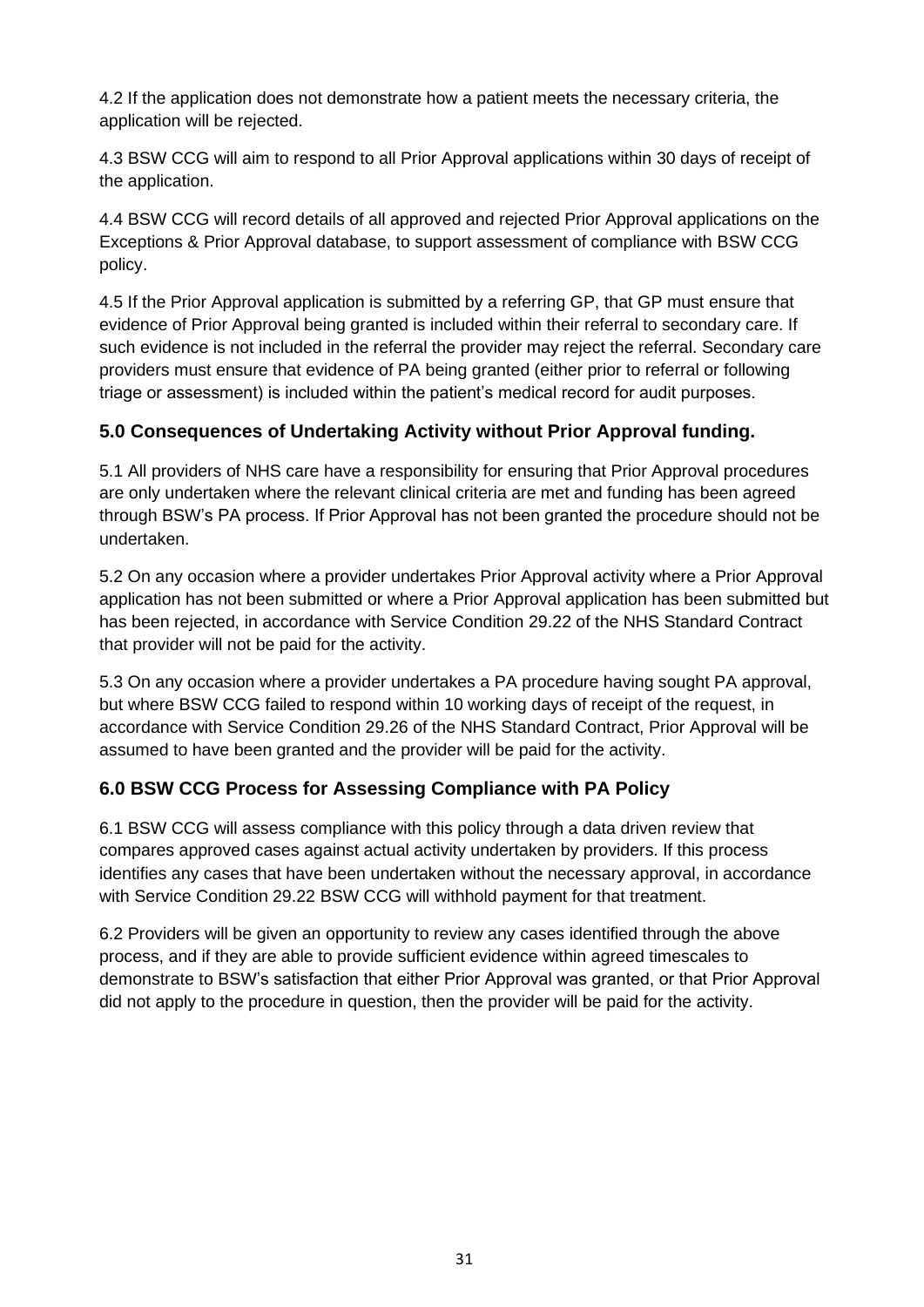Appendix 6

# **Standard Operating Procedure**

**for the**

**Management of Exceptional Funding Requests**

July 2020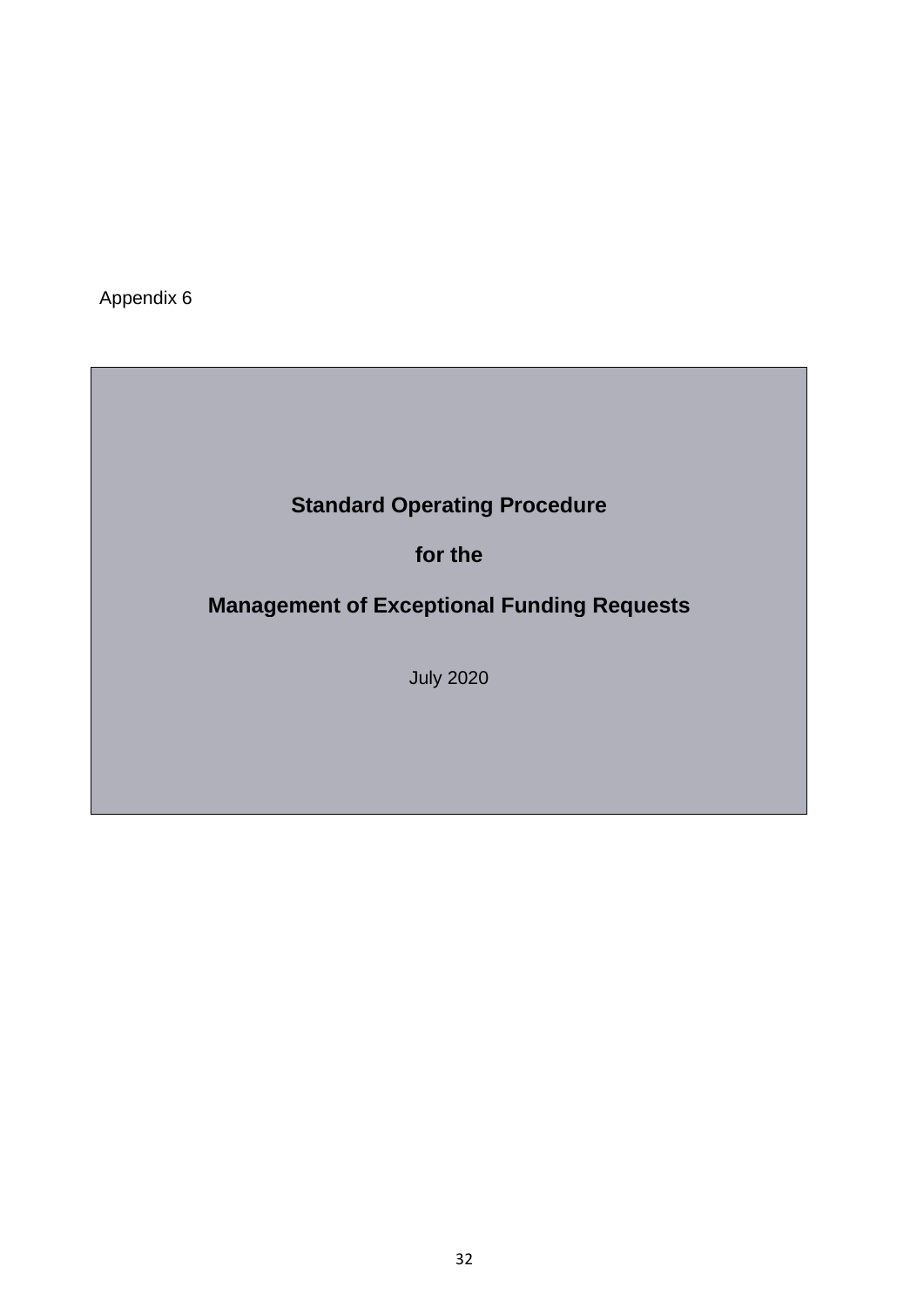## **Contents**

| 1.0  | Introduction                                           |  |
|------|--------------------------------------------------------|--|
| 2.0  | Managing Exceptional Funding Requests: The EFR Process |  |
| 2.1  | Submitting an EFR                                      |  |
| 2.2  | Administration                                         |  |
| 2.3  | Timescales for managing an EFR                         |  |
| 2.4  | Initial assessment of an EFR application               |  |
| 2.5  | The EFR Panel                                          |  |
| 2.6  | Membership of the EFR Panel                            |  |
| 2.7  | Format of meetings                                     |  |
| 2.8  | <b>Urgent EFR decisions</b>                            |  |
| 2.9  | Decision making & Outcome of EFR Panel                 |  |
| 2.10 | Reconsideration of an application                      |  |
| 2.11 | Appeals                                                |  |
| 3.0  | Availability                                           |  |
| 4.0  | Monitoring                                             |  |
| 5.0  | Summarised decision making checklist                   |  |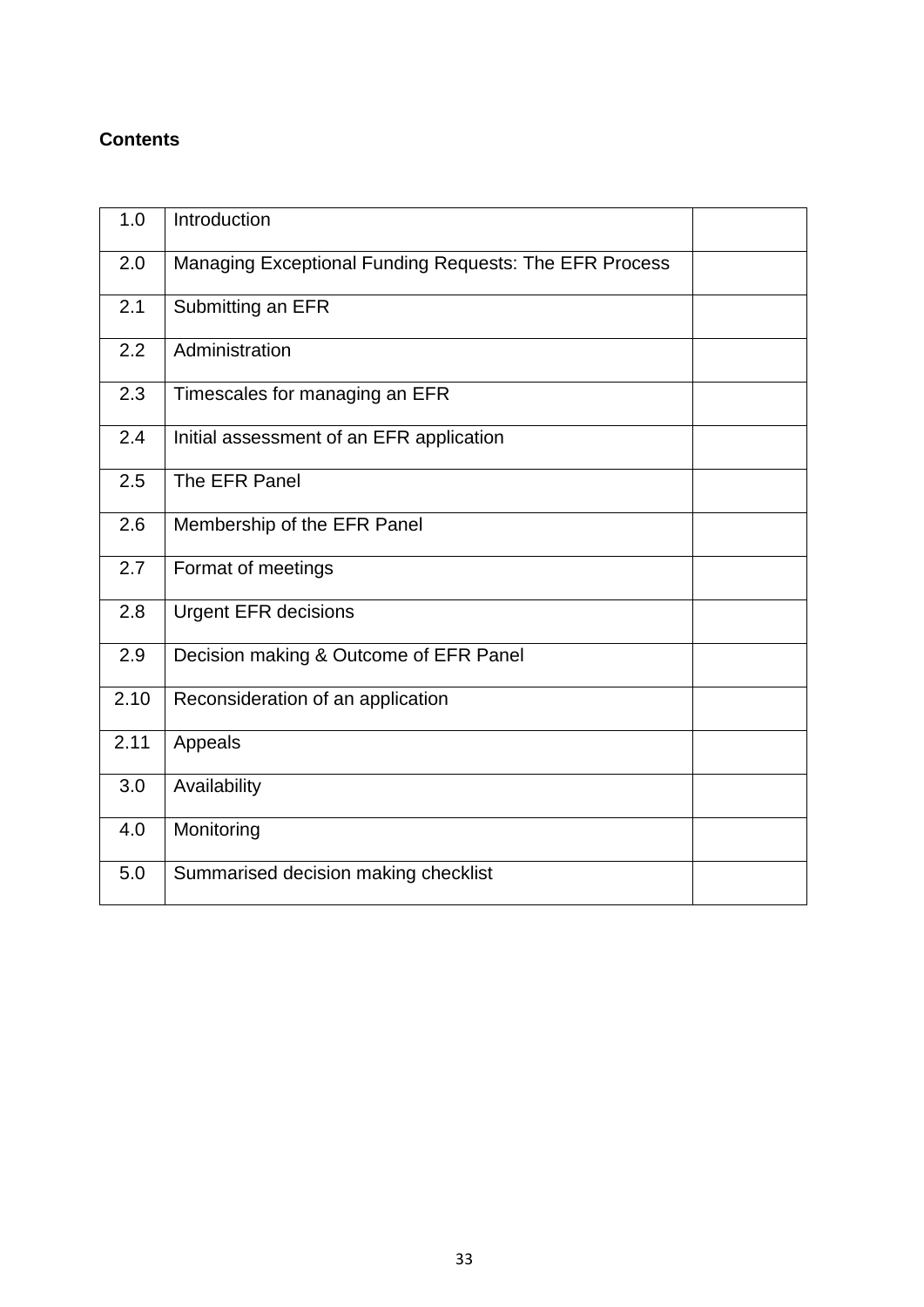## 1.0 **Introduction**

- 1.1 This document sets out the principles and process for Exceptional funding requests i.e. requests for treatments that fall outside the usual (CCG) commissioning contracts and service level agreements. BSW CCG's Exceptional Funding Request (EFR) Panel is established to consider these exceptional funding requests and to ensure that decisions made are equitable, represent value for money and are in the interest of the whole population.
- 1.2 An element of this will be the consideration of cases on the basis of evidence of effectiveness, cost effectiveness, impact on health and affordability, ensuring that BSW CCG has a robust process in place to ensure compliance with the NHS Constitution, CQC Regulations Essential Standards of Quality and Safety and other statutory regulations.
- 1.3 The purpose of this procedure is to:
	- Set out the process for handling Exceptional funding requests.
	- Clarify the decision making criteria against which requests are judged.
	- Set out the reconsideration process.
- 1.4 This procedure applies to all written Exceptional funding requests for treatments for the registered population of BSW CCG, provided through primary care (General Practitioner services), secondary care (hospital services), tertiary (specialist) care and community services
- 1.5 This document should be read in conjunction with the following policies and documents:
	- Ethical Framework Policy
	- Exceptional Funding Request Policy
	- Standard Operating Procedure for Prior Approval Funding Requests
	- BSW CCG Clinical Commissioning Policy
	- Reconsideration and Appeals Procedure
- 1.6 All relevant documents are available on the NHS BSW CCG website:

#### 2.0 **Managing Exceptional Funding Requests: The EFR Process**

This section sets out the procedure for managing EFR requests.

#### 2.1 **Submitting an EFR**

- 2.1.1 The referring clinician must first consult the CCG's current commissioning policy statements to establish that the patient's treatment does not fall within current treatment policies and commissioning responsibilities.https://bswccg.nhs.uk/your-health/what-we-do-and-don-t-fund
- 2.1.2 If the treatment is not normally funded the clinician needs to submit an Exceptional funding request application to the Panel in liaison with the patient. Applications will only be accepted from clinicians or other health care professionals involved in the care of the patient.
- 2.1.3 Exceptional funding requests must be submitted on the standard application form to ensure that the Exceptional Funding Request Panel receive all the relevant information in order to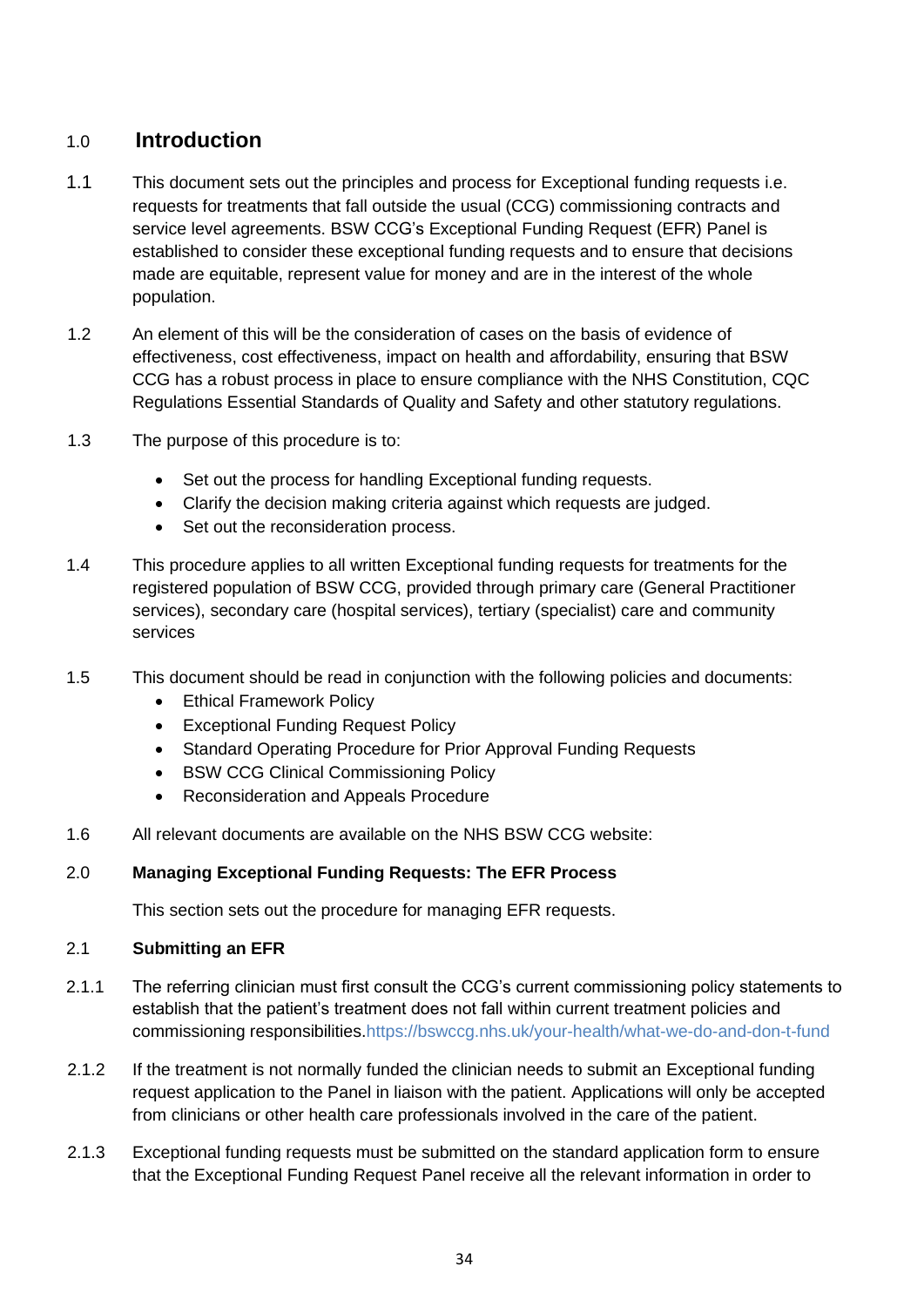make a decision. The application needs to be submitted electronically to ensure legibility. https://bswccg.nhs.uk/your-health/what-we-do-and-don-t-fund

- 2.1.4 The information required includes the following:
	- Brief history to include the patient's current health status and any other health care issues.
	- Treatment/intervention requested, expected benefits and risks of treatment
	- Reasons why the patient's clinical circumstances are 'exceptional' or should otherwise lead to the CCG agreeing to an intervention outside of normal commissioning arrangements.
	- What are the anticipated clinical benefits with this particular treatment requested over and above other options or available treatments?
	- Evidence on which the clinical opinion is based.
	- The cost of treatment (if available/known) and length of treatment (number of treatment episodes, length of in-patient stay, etc.).
	- How will the benefits of the procedure/treatment be measured? What are the intended outcomes and how will these be determined? What 'stopping' criteria will be in place if the treatment is ineffective? NHS BSW CCG will require regular feedback on the outcome if the treatment is approved to include details of any long- term cost implications.
	- Evidence of individual's functional impairment.
	- Any other relevant information that should be considered? i.e. clinical factors, comorbidities or relevant personal circumstances.
- 2.1.5 It is the responsibility of the referring clinician to provide sufficient clinical evidence in the form of electronic references of research papers or other documentary evidence to support the application. Where appropriate, supporting letters from the patient, clinical specialists or other health or social care professionals involved in the patients' care should also be included.
- 2.1.6 Completed applications should be e-mailed to the address specified on the application form.

#### **2.2 Administration**

- 2.2.1 On receipt of EFR applications, key information about the application, including the date of receipt, patient information, referring clinician and treatment requested, is entered onto the BSW CCG EFR database by the EFR administrator.
- 2.2.2 All decisions will be fully documented and all communications from the EFR team will be confirmed by email/letter.
- 2.2.3 Records will be retained and processed in accordance with appropriate NHS policies regarding confidentiality and retention and disposal or records.

#### 2.3 **Timescales for managing an EFR**

- 2.3.1 The standard response time for dealing with an EFR request is 40 working days from the date of receipt of the completed EFR application form to the date of the email/letter from the CCG informing the requesting clinician of the funding decision. This will exclude any days where the EFR team is awaiting information sought from the referring clinician or other external source. If there is a delay for any other reasons the referring clinician will be notified.
- 2.4 **Initial assessment of an EFR application.**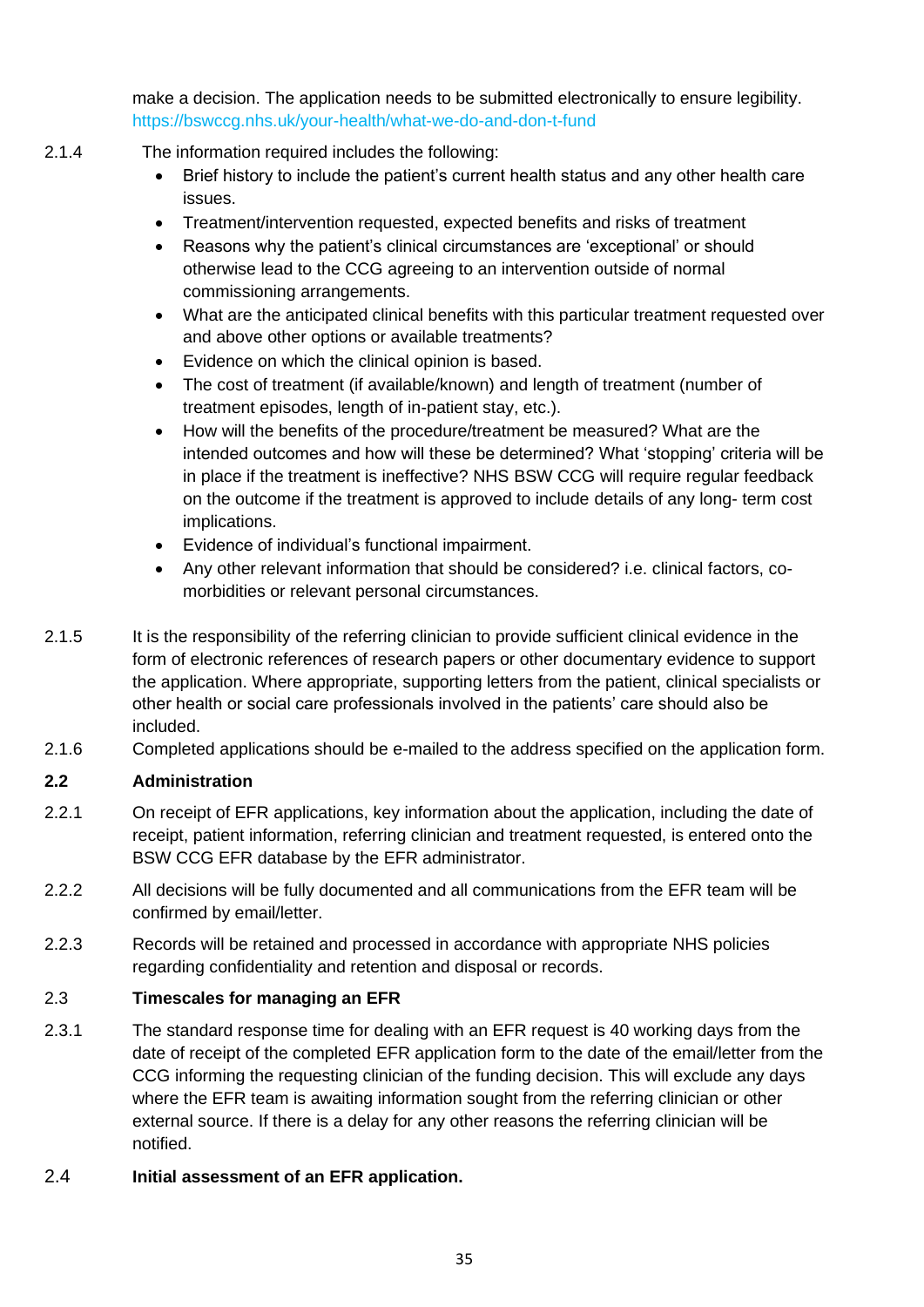- 2.4.1 All funding applications are considered at a pre-meet panel made up of the Head of Medicines Management along with the EFR Manager (or nominated deputy). The Panel is authorised to make the following decisions:
	- Return the application if the CCG does not have a responsibility for commissioning the care requested for the individual patient.
	- Return the application if the treatment is covered by an existing contract with a provider or covered by a Criteria Based Access policy where the patient meets the criteria, with an explanation that funding approval is not required.
	- Reject the application if other standard treatments currently commissioned for the condition have not yet been tried.
	- Reject the application if there is a cohort of patients with explanation that a service development proposal should be submitted.
	- Request further information in order to give the referring clinician every opportunity to describe any circumstances that may indicate that the patient is an exception to the BSW CCG policy.
	- Reject the application if it does not demonstrate sufficient clinical information to be considered by the Panel as an EFR.
	- Refer the case to the EFR panel for a decision.
	- 2.4.2 Where there is uncertainty or doubt about the application of the EFR policy, the case will be referred to the EFR Panel.
	- 2.4.3 All decisions made by the Panel will be recorded on the EFR database.
	- 2.4.4 If further information is requested from the referring clinician or other external source to support the case, the 40 working day timeline for responding to the EFR is suspended until that information is received.
	- 2.4.5 The decisions of the pre-meet Panel will be communicated directly to the referring clinician and/or the patient's GP (if this is not the same person). The patient/guardian/carer will be copied in to the response letter, unless the clinician making the request has indicated that it is not clinically appropriate to do so
	- 2.4.6 If a request is declined by the pre-meet Panel the EFR policy does not provide a right of appeal to the EFR Panel. The pre-meet Panel will always review a case should more clinical information be presented by the referring clinician. If the patient disagrees with the commissioning policy he/she has a right to make a complaint under the NHS Complaints Procedure.

## 2.5 **The EFR Panel**

2.5.1 The EFR Panel will meet a minimum of ten times a year. The Panel acts as a formal subcommittee of the Integrated Governance and Quality Committee. It has the authority to make exceptions to the Commissioning Policies of the CCG and thus commit financial resources within the frameworks agreed. The Panel will report its decisions to the Integrated Governance and Quality Committee on an annual basis or earlier if significant risk issues identified.

#### 2.6 **Membership of the Panel**

- 2.6.1 Membership will comprise of the following members or delegates:
	- Director of Medicines Optimisation, EFR and Prior Approvals (Chair)
	- Public Health Consultant / Specialist or nominated deputy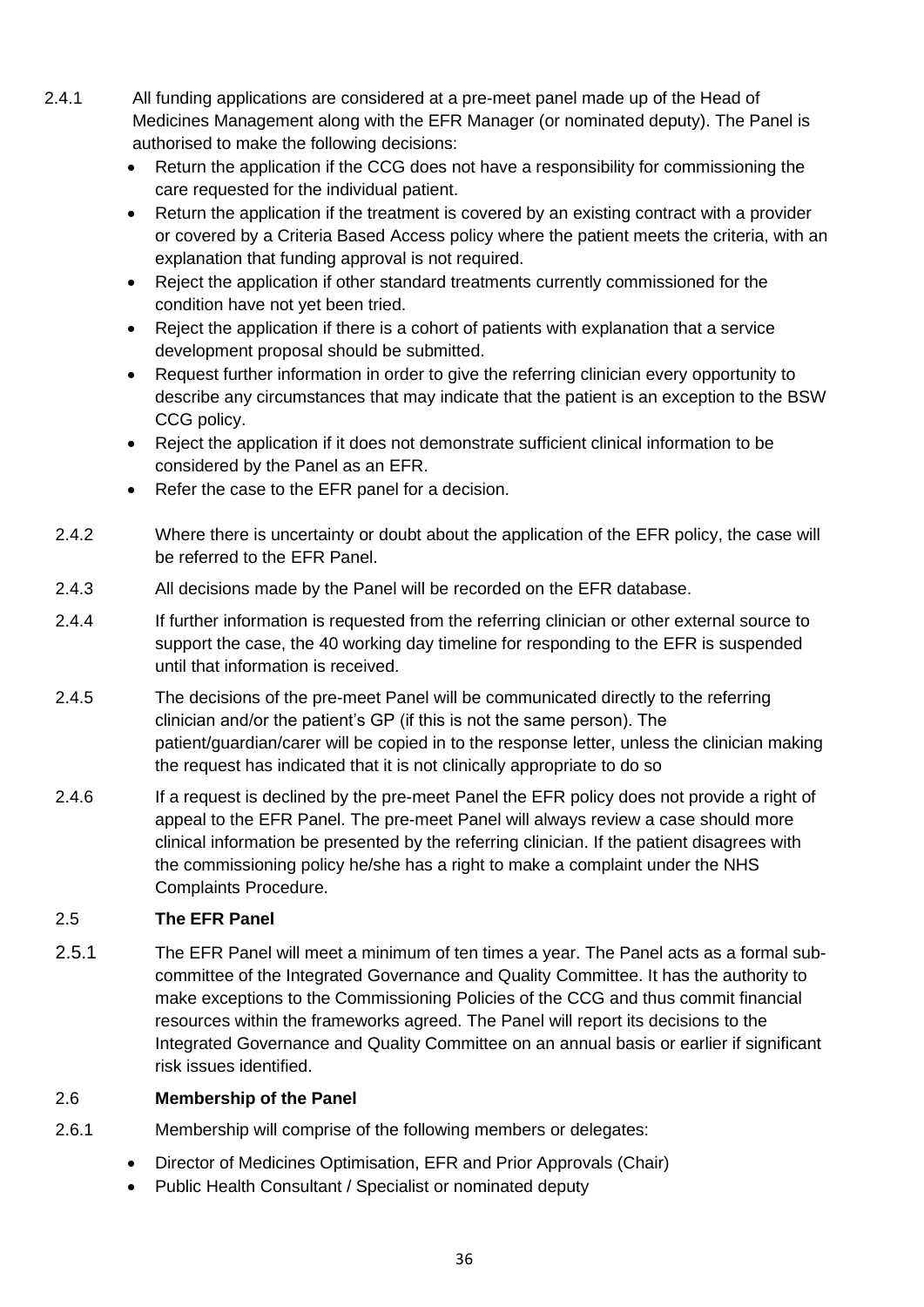- 3 x Practicing GP representatives from within BSW CCG (Deputy Chair)
- EFR Manger or nominated deputy (non-voting member)
- 2.6.2 The Panel will be quorate if 4 members are in attendance, two of which should be General practitioners.
- 2.6.3 The Chair of the Panel is approved by the CCG Board. Expert advisors may be invited as necessary to advise the Panel but will not have a role in the decision making.
- 2.6.4 Decisions are made by consensus. If consensus cannot be reached, decisions are made by simple majority voting, with each Panel member having one vote and the Chair having the casting vote.

#### **2.7 Format of meetings**

- 2.7.1 Panel meetings will be scheduled on a rolling programme at least 3 months in advance. The EFR Administrators will book cases onto the next available meeting date.
- 2.7.2 The EFR Manager will ensure that case files are prepared for the Panel meeting, providing all the documentation that has been received regarding the request in an anonymised form to protect confidentiality.
- 2.7.3 When relevant, the Panel will receive and consider a briefing of the evidence-base supporting the requested treatment or intervention, prepared by the public health team.

#### **2.8 Urgent EFR decisions**

- 2.8.1 It is recognised that occasionally urgent decisions are required. In such instances, the EFR Panel will consider cases outside of scheduled meetings, using email to circulate anonymised cases to the EFR Panel as set out in the Exceptional Funding Request Policy. Despite urgent circumstances, no members of the Exceptional Funding Request Panel can normally make decisions on their own.
- 2.8.2 In exceptional circumstances an executive director of the CCG can make a decision on an urgent request as set out in the Exceptional Funding Request Policy.

#### **2.9 Decision making & Outcome of the EFR Panel**

**Exceptional Requests** - Exceptional clinical circumstances refers to a patient who has clinical circumstances which, taken as a whole, are outside the range of clinical circumstances presented by a patient within the normal population of patients with the same medical condition and at the same stage of progression as the patient.

The EFR Panel will consider exceptionality in the context of the relevant commissioning policy statements and policies.

The EFR Panel will apply the guidance on exceptional clinical circumstances as defined in the Exceptional Funding Request Policy.

Whenever possible the panel will seek to make a decision on the day the panel sits (unless there is a need to request supplementary information).

#### **2.9.1** There are four different decision options possible for an Exceptional case when presented to the EFR Panel.

- 1. Agree to fund/support the request.
- 2. Defer decision pending further information/investigation.
- 3. Refuse to fund/support the request.